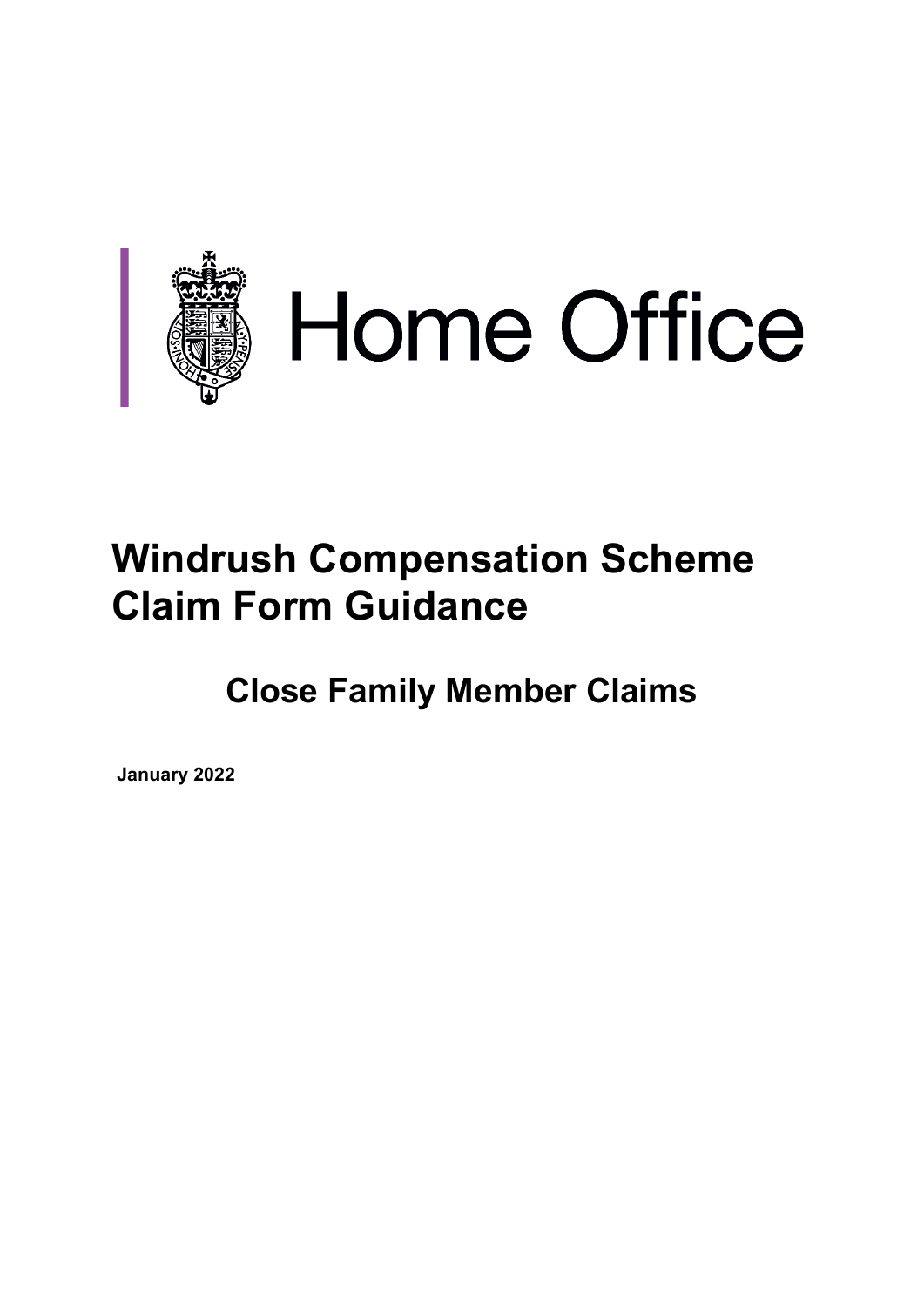# **Contents**

| Section 1: Eligibility of the close family member and the primary claimant  9 |  |
|-------------------------------------------------------------------------------|--|
|                                                                               |  |
|                                                                               |  |
|                                                                               |  |
|                                                                               |  |
|                                                                               |  |
|                                                                               |  |
|                                                                               |  |

#### **Changes from last version of this guidance**

To clarify references to the historical impact of Section 1(5) of the Immigration Act 1971 on the immigration status of Commonwealth citizens. Previous versions of Home Office guidance contained errors regarding the impact that this legislation had.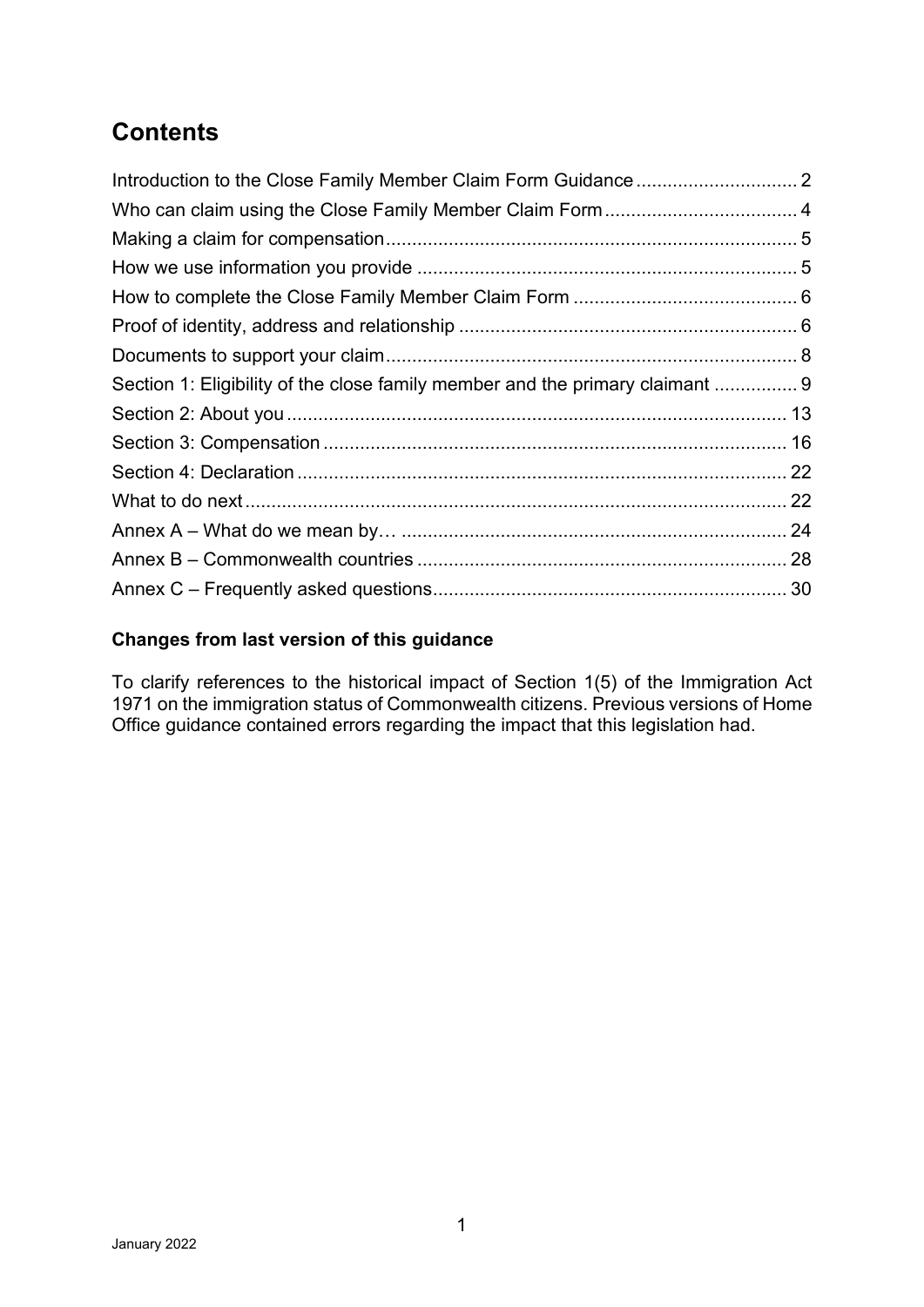### <span id="page-2-0"></span>**Introduction to the Close Family Member Claim Form Guidance**

The Windrush Compensation Scheme (the scheme) will compensate individuals who have suffered loss and/or impact as a result of being unable to demonstrate their lawful right to stay in the United Kingdom. Annex A to this guidance sets out how the United Kingdom is made up and explains the terms used in this guidance.

The name of the scheme refers to the 'Empire Windrush', one of the first ships that brought men and women from the Caribbean to the United Kingdom in 1948, in response to labour shortages following the Second World War.

The scheme is not limited to those connected to that ship or those who came to the United Kingdom from the Caribbean. The scheme is open to anyone who has suffered loss and/or impact who arrived in the United Kingdom before end of 1988 from any country and who is now either a British citizen or whose lawful status is one of the following:

- Indefinite leave to remain (ILR)
- Indefinite leave to enter (ILE)
- Right of abode, including people who arrived before 1 January 1973

Those affected mainly, but not exclusively, arrived from Commonwealth countries, before 1 January 1973. For those individuals, their right to stay in the United Kingdom derives directly from the Immigration Act 1971.

Certain children and grandchildren of Commonwealth citizens who arrived in the United Kingdom before 1 January 1973 may also be eligible.

There are seven different eligibility categories which are explained in section 1 of the claim form:

- (a) A Commonwealth citizen who was settled in the United Kingdom before 1 January 1973 and has been continuously resident in the United Kingdom since their arrival (or who satisfied this provision and is now a British Citizen)
- (b) A Commonwealth citizen who was settled in the United Kingdom before 1 January 1973 whose settled status has lapsed because they left the United Kingdom for a period of more than 2 years, and who is now lawfully in the United Kingdom (including as a British Citizen)
- (c) A Commonwealth citizen who has a right of abode and was ordinarily resident in the United Kingdom on 1 January 1973 (or who satisfied this provision and is now a British citizen)
- (d) A child of a Commonwealth citizen who either (i) was settled in the United Kingdom before 1 January 1973, or (ii) has a right of abode (or did and is now a British citizen) and was ordinarily resident in the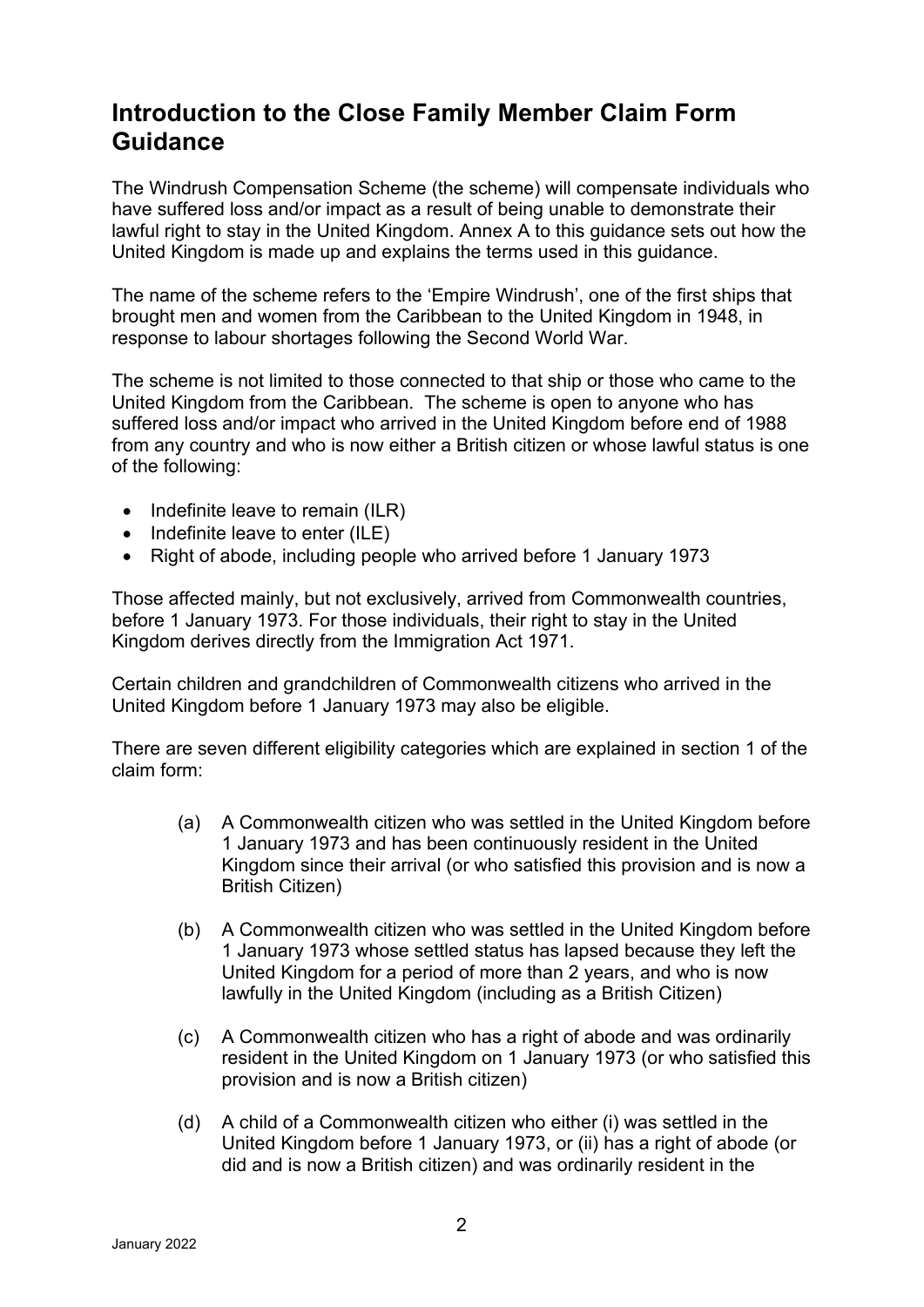United Kingdom on that date, (including a citizen who satisfied one of those requirements and is now deceased), where the child was born in the United Kingdom or arrived in the United Kingdom before the age of 18 and has been continuously resident in the United Kingdom since their birth or arrival

- (e) A grandchild of a Commonwealth citizen who either (i) was settled in the United Kingdom before 1 January 1973, or (ii) has a right of abode (or did and is now a British citizen) and was ordinarily resident in the United Kingdom on that date, (including a citizen who satisfied one of those requirements and is now deceased), where the grandchild and their parent were born in the United Kingdom or arrived in the United Kingdom before the age of 18, and the grandchild has been continuously resident in the United Kingdom since their birth or arrival
- (f) A person of any nationality who arrived in the United Kingdom before the end of 1988 and who either is lawfully in the United Kingdom or is now a British citizen
- (g) A Commonwealth citizen outside the United Kingdom who was settled in the United Kingdom before 1 January 1973 who has a right of abode or settled status or who is now a British citizen, or whose settled status has lapsed because they left the United Kingdom for a period of more than 2 years

The scheme refers to a person who falls within one of these categories as the **primary claimant**.

To make a claim as a primary claimant you should use the Primary Claimant Claim Form and the Primary Claimant Claim Form Guidance.

Where a person who would have been able to claim as a primary claimant has now died, it may be possible for a claim to be brought on behalf of their estate. To do this you should use the Deceased Estate Claim Form and the Deceased Estate Claim Form Guidance.

This guidance is to help close family members make a claim for compensation. It sets out what information is required for each section and what you need to provide in support of your claim.

Assistance is available to anyone who experiences difficulties in completing a claim for compensation. If you would like help completing this form, please contact our helpline on:

#### **0800 678 1925**.

You will not be charged if you are calling from a landline within the United Kingdom.

Mobile phone providers may charge you for calling us.

We can arrange to call you back if you are calling from overseas.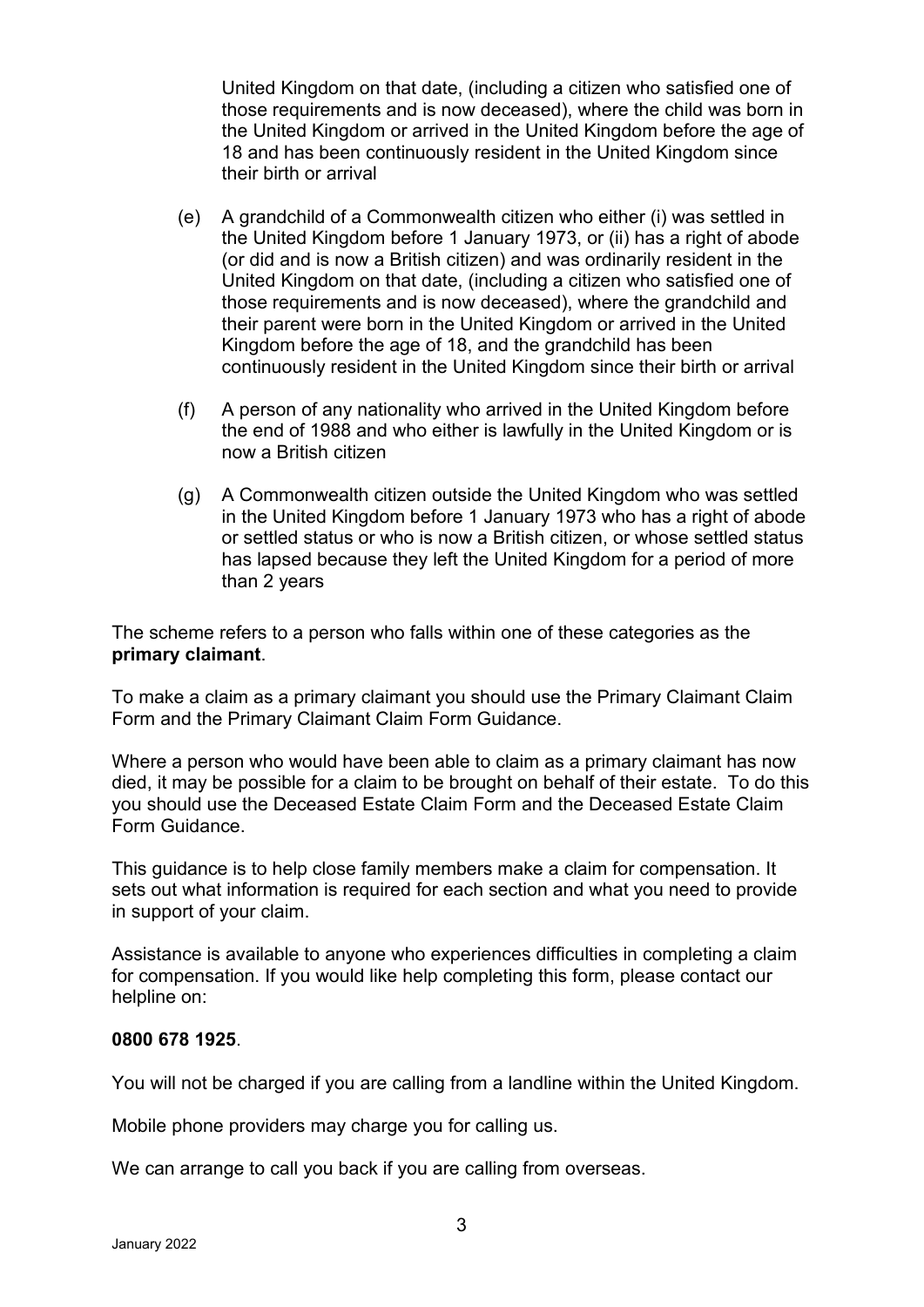#### Opening times are **Monday to Friday 0900- 1700 and Saturday and Sunday 1000- 1500 United Kingdom time**

You can also email us at: **WindrushCompensationScheme@homeoffice.gov.uk**

You can access the claim form online. You can either complete the form online or download it and print out to complete. Once you have completed it, you can scan and send it to us. The form is available at: [www.gov.uk/windrush-compensation.](http://www.gov.uk/windrush-compensation)

You can call our helpline to request a form in large print, Braille or in Welsh.

### <span id="page-4-0"></span>**Who can claim using the Close Family Member Claim Form**

You can claim compensation if you are a close family member of a primary claimant who meets one of the eligibility categories applicable to primary claimants, as set out in Section 1 of the claim form (see also Section 1 below). In order to obtain an award you will need to show that you are the partner, child, sibling or parent of a primary claimant and that you have personally experienced a direct loss or impact because of the primary claimant's difficulties demonstrating their lawful status in the United Kingdom.

We will check that, as a close family member, you are related to an eligible primary claimant and that you have lawful status in the United Kingdom.

Under the scheme, to qualify as a close member, your relationship to the primary claimant must be one of the following:

**Partner:** You will need to show that you are the primary claimant's:

- Spouse or civil partner and they were living with you at time the loss or impact occurred
- Unmarried partner, living with them in a relationship akin to marriage/civil partnership for a continuous period which lasted 2 years or more at the time the loss or impact occurred

**Child:** This means the children (including those adopted) of the primary claimant. Any child can make a claim. There does not have to be consent from other children for you to make a claim in this category, as they can make their own claim.

**Sibling:** The sibling of the primary claimant, who is of the full-blood (you share the same biological mother and father) or of the half-blood (you share either a biological mother or father).

**Parent:** The mother or father of the primary claimant.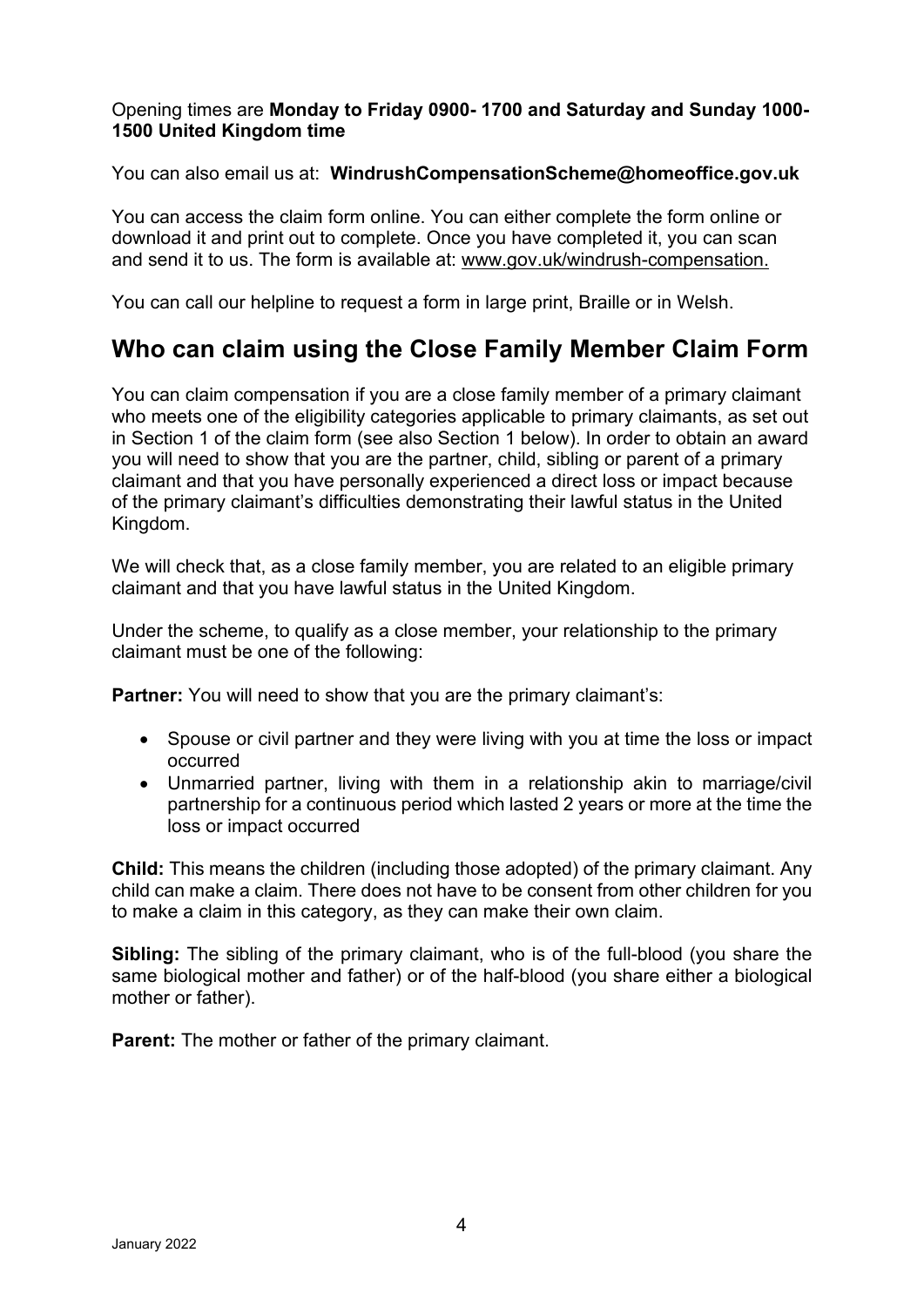#### **Close Family Member Claimants under 18 years old**

If you are under 18 years old and making a claim, you will need a parent, guardian or someone with parental responsibility to submit the claim on your behalf. Please refer to Annex A of this guidance to find out who has parental responsibility.

A person acting as power of attorney on behalf of a claimant can submit a claim form, even if they are outside the United Kingdom. We will require proof of authority to act on behalf of the claimant.

#### **Close family member claimants who lack capacity**

If a claimant lacks capacity (i.e., they cannot make their own decisions), a person exercising power of attorney over the claimant's financial affairs can submit a claim on their behalf. Where there is no power of attorney a deputy, guardian or controller with control over the claimant's financial affairs can submit a claim on their behalf. If the claimant is outside the United Kingdom, a person exercising the equivalent powers may submit the claim. We will require proof of a person's authority to act on behalf of the claimant.

### <span id="page-5-0"></span>**Making a claim for compensation**

There is **no charge** for making a claim for compensation under this scheme.

Where possible, before making a claim under the Windrush Compensation Scheme, you should discuss it with the primary claimant. If you are claiming for the reimbursement of fees that you paid on behalf of the primary claimant, you will need their consent to make this claim. If you do not get the primary claimant's consent to recover these fees, your claim will be rejected.

You should provide all the information you think is relevant to your claim. Where possible we will work with other government departments and statutory bodies to help gather and check the information you have provided as part of your claim.

### <span id="page-5-1"></span>**How we use information you provide**

The Data Protection Act 2018 (DPA 2018) and General Data Protection Regulations (GDPR) govern how we use personal data. The DPA 2018 also explains rights under the Act; including how you can access personal information and how to complain if you have concerns.

For details of how we will use personal information and who we may share it with, please see our Privacy Notice for the Windrush Compensation Scheme at:

#### [www.gov.uk/windrush-compensation](http://www.gov.uk/windrush-compensation)

You can request a copy of the Privacy Information Notice by calling us on 0800 678 1925.

#### **We will not share your information with Immigration Enforcement, even if your claim for compensation is unsuccessful.**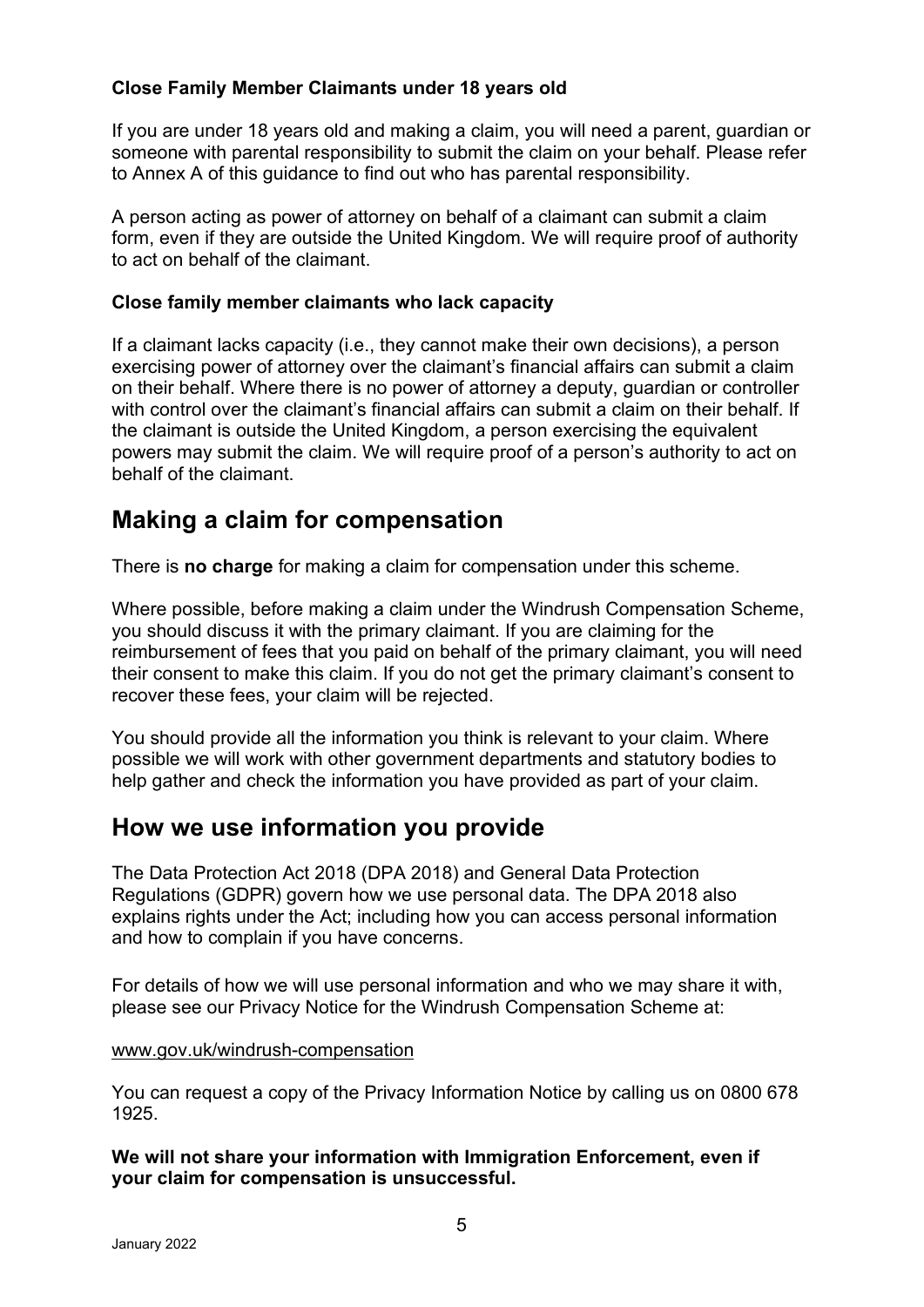### <span id="page-6-0"></span>**How to complete the Close Family Member Claim Form**

An explanation of the terms used in this guidance and claim form can be found in Annex A of this guidance.

There can only be one claimant for each claim form. If you are part of a family that has suffered a loss or impact and you want to make a claim, each member of the family must complete their own compensation claim form.

You will need to complete the form using black ink.

Please write as clearly as possible, especially in the free text boxes. Some parts of the form will require you to write information in boxes, such as your date of birth. If you make a mistake, cross it out with a single line and write the correction above or beneath the box.

#### **You must sign the form. We can only process claim forms that have been signed.**

### <span id="page-6-1"></span>**Proof of identity, address and relationship**

We will need to see documents that identify you as the Close Family Member Claimant. You will need to also provide proof of your identity and where you live.

You should send a copy of any of the following documents, one of which must include photo ID. We will request the original if we need to see it.

#### **Proof of identity: list of acceptable documents**

- Current, valid passport
- Biometric residence permit (BRP)
- Current, valid full United Kingdom photo-card driving licence with signature or 'old style' driving licence. Claimants who provide an 'old style' driving licence must also submit an additional form of photo ID from this list
- Current, valid United Kingdom photocard provisional licence
- Northern Ireland Voter's Card showing claimants current address
- HM Revenue and Customs (Inland Revenue) tax document e.g. tax assessment, statement of account, notice of coding
- Original notification letter from the relevant benefits agency confirming the right to benefits or state pension
- Overseas national identity document

#### **Proof of address: list of acceptable documents. These must be dated within the last three months.**

- Household utility bill (e.g. gas, electric, water or fixed line telephone but not a mobile phone bill)
- Current, valid full United Kingdom photo-card driving licence with signature or 'old style' driving licence. Provisional licences are not acceptable as proof of address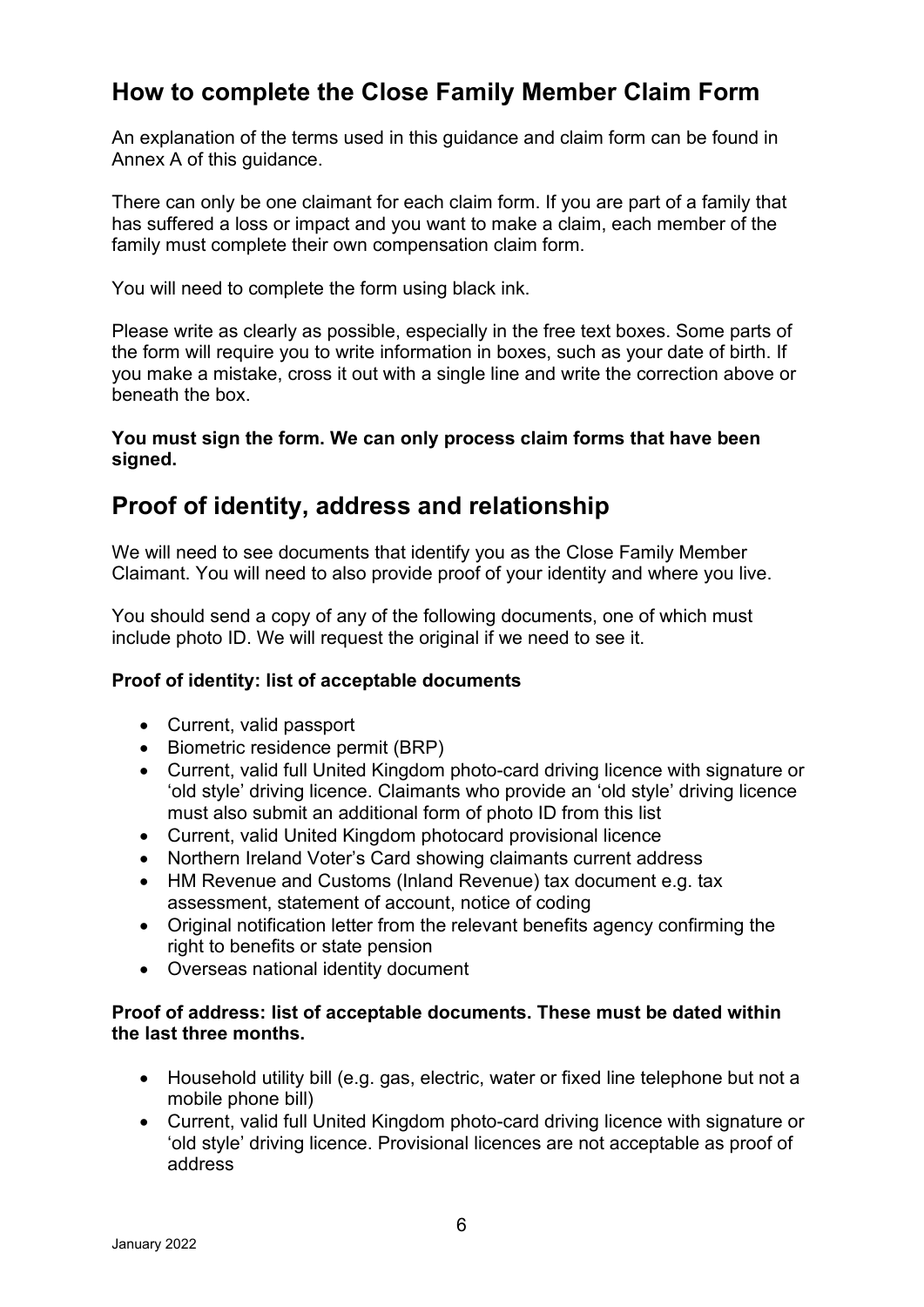- Bank, building society or credit card statement. Electronic statements are acceptable provided they bear the official stamp of the bank in question.
- Local authority tax bill (e.g. council tax)
- Local authority rent book
- Solicitor's letter confirming recent house purchase or land registry confirmation
- HM Revenue and Customs (Inland Revenue) tax document e.g. tax assessment, statement of account, notice of coding
- Original notification letter from the relevant benefits agency confirming the right to benefits or state pension
- Northern Ireland Voter's Card showing claimant current address
- Letter from the Home Office

#### **Proof of relationship to the primary claimant**

We will need to see evidence that you are related to the primary claimant. Acceptable documents are:

#### **Evidence to prove your relationship:**

- Marriage certificate
- Civil partnership certificate
- Divorce certificate (Decree Absolute)
- Birth certificate

#### **Evidence to show you live, or lived with the primary claimant:**

- Household bills for example gas, electricity or other utility bill
- Bank or building society statements or letters
- Local Authority council tax bill in joint names
- Rent book in joint names

#### **Representative**

We will also need proof of identity from anyone acting on behalf of a close family member claimant in a non-professional capacity, for example a friend or faith leader. You will need to provide formal written consent that they are acting on your behalf. This consent should include a signed letter which must include the name and address of the close family member claimant and primary claimant.

If you are acting for a close family member claimant in a professional capacity, we will need to see a copy of the formal written agreement or consent to act of their behalf. This should include their personal details. We will request the original if we need to see it.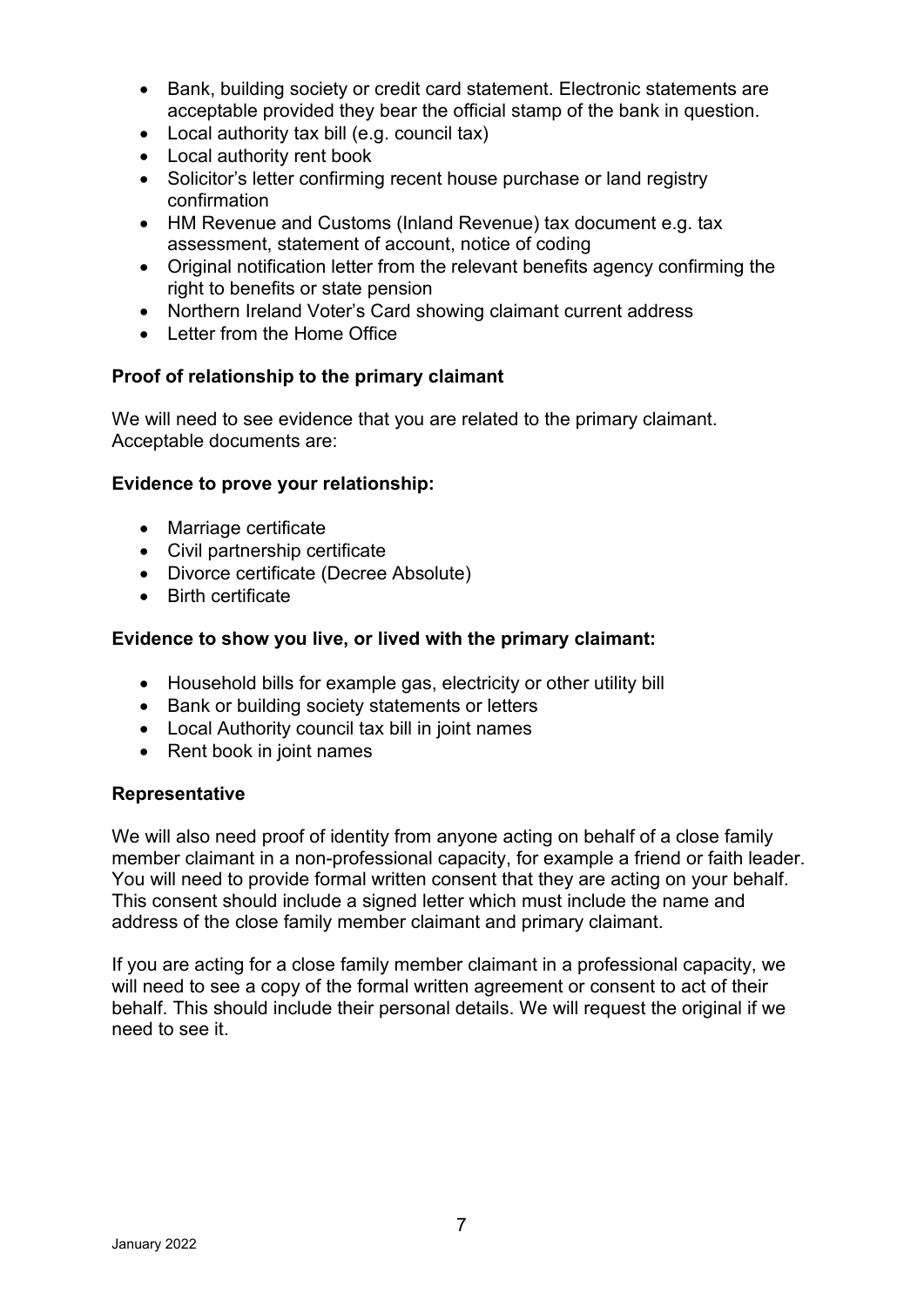### <span id="page-8-0"></span>**Documents to support your claim**

Providing documents will help us decide your claim for compensation. The guidance sets out what to send under the relevant section. We will consider any documents you are able to provide, even if they are not listed in any of the sections you complete.

**We suggest that you do not pay third parties to obtain documents.** If you think a document held by a third party will support your claim but you will be charged to receive it, mention this on your claim form. We will assess if the document is needed to support your claim. If it is, we will contact the third party and obtain it for you.

We will also check Home Office records and details provided by other government departments and public bodies, to seek information in support of your claim.

**Do not send us original documents**. Only send us photocopies or scans of your document. If we need to see an original document, we will request it from you and return it to you by secure post.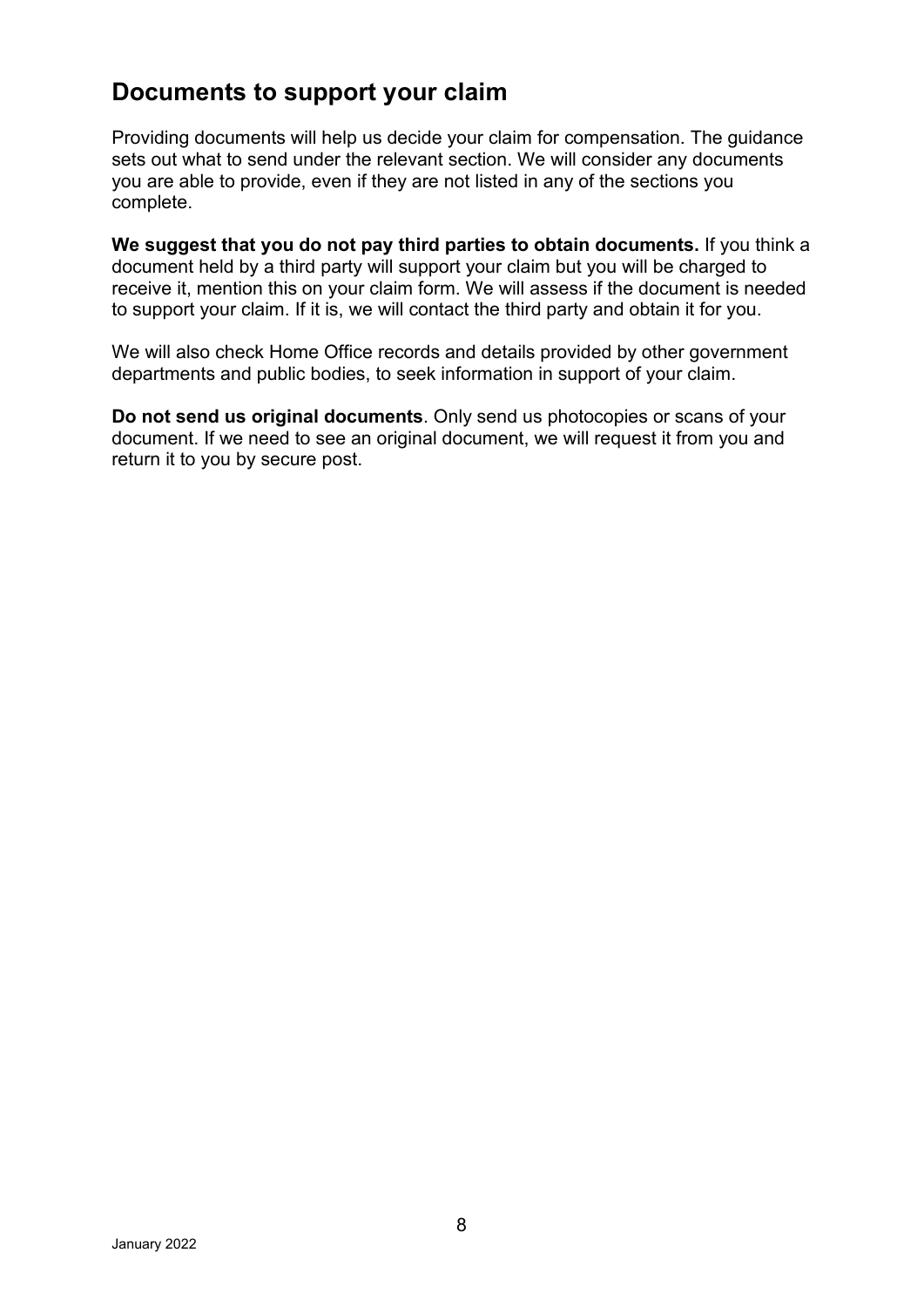### <span id="page-9-0"></span>**Section 1: Eligibility of the close family member and the primary claimant**

Eligibility means someone who falls into one of the eligibility categories in this section. As a close family member claimant, you are eligible to make a claim for compensation if you are lawfully in the United Kingdom. This means you are a British citizen or have:

- Indefinite leave to remain (ILR)
- Indefinite leave to enter (ILE)
- Right of abode
- Limited leave to remain but on a route to settlement within the meaning of the Immigration Rules<sup>[1](#page-9-1)</sup>

You must also have been lawfully in the United Kingdom when the impact, loss or detriment occurred or was triggered if you are making a claim for impact on life or a discretionary payment. But this is not a requirement for making a claim for fees. You can still make a claim if the primary claimant is no longer living in the United Kingdom or if they are now deceased.

The primary claimant you are related to must fall within one of the categories set out in (a) to (g) below.

We explain what each eligibility category means to help you understand which applies. Please tick the box on the claim form that you think best describes the primary claimant.

#### **Commonwealth Citizen**

For all primary claimant categories below, a Commonwealth citizen is a citizen of one of the countries listed in Annex B of this guidance.

A Commonwealth citizen for these purposes can also be a citizen of the United Kingdom and Colonies by a connection to a country or territory on that list, or a British subject without citizenship under the law on 1 January 1973.

#### **Immigration status in the United Kingdom**

References in (a) to (g) to lawful status in the United Kingdom refer to a person who has a right of abode or settled status in the United Kingdom. Settled status means a person has ILR or ILE.

#### **(a) The primary claimant came to live permanently in the United Kingdom before 1 January 1973 as a Commonwealth citizen, and they have lived in the United Kingdom ever since.**

<span id="page-9-1"></span><sup>1</sup> The Immigration Rules means the rules for the time being laid down as mentioned in section 3(2) of the Immigration Act 1971. Details of the Immigration Rules can be found on Gov.uk: https://www.gov.uk/guidance/immigration-rules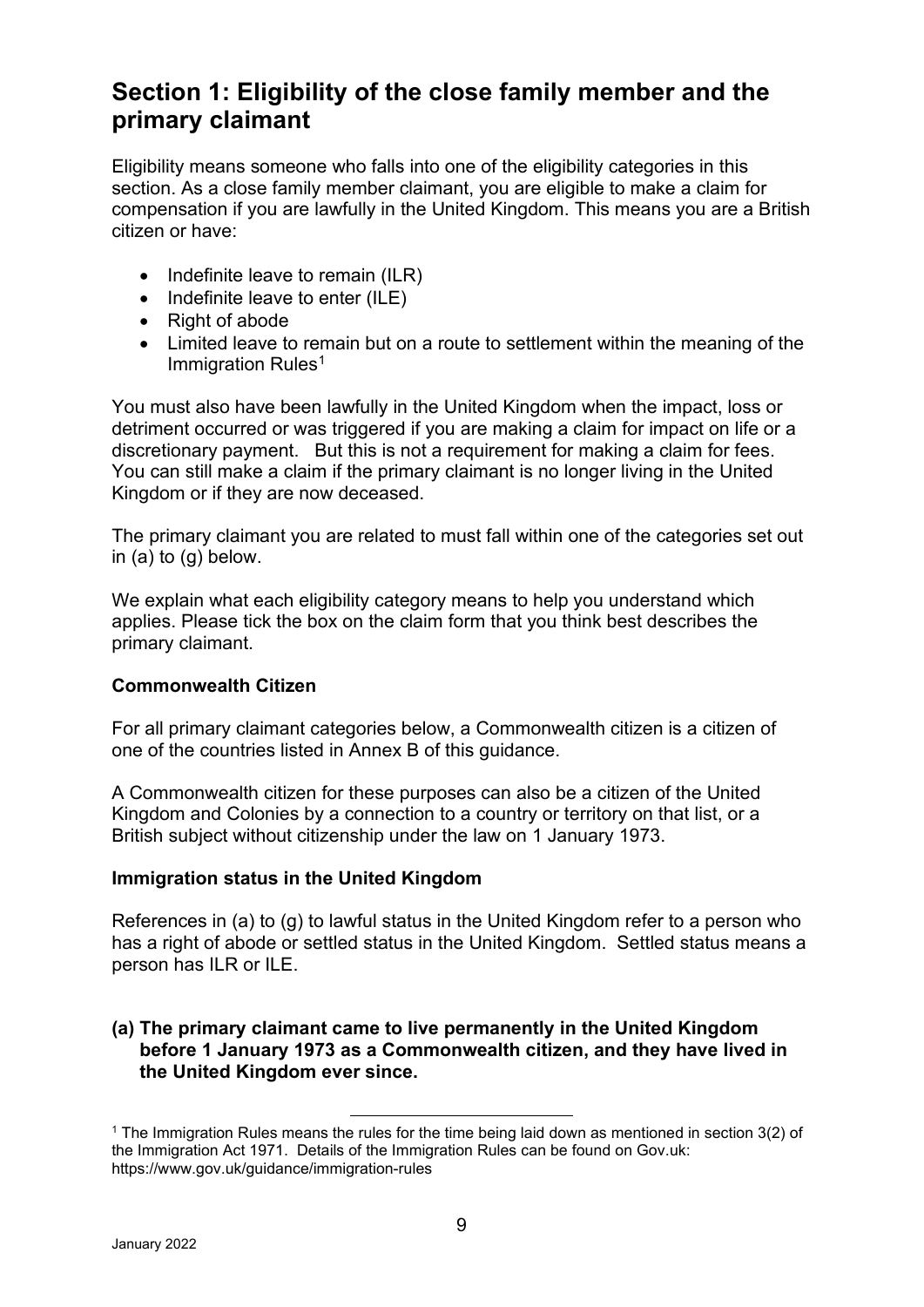If the primary claimant came to live permanently in the United Kingdom before 1 January 1973, they will need to have been settled in the United Kingdom no later than 31 December 1972.

The primary claimant must not have been outside the United Kingdom for an unbroken period of more than 2 years.

A primary claimant who has been absent from the United Kingdom for more than 2 continuous years will automatically lose their indefinite leave as a matter of law.

A calculation of 2 years is illustrated in this example:

- *If a person leaves the United Kingdom on 22 June 1990 and arrived back in the United Kingdom on 21 June 1992. This would be exactly 2 years, so the absence is not more than 2 years*
- *However, if someone left the United Kingdom on 22 June 1990 and did not arrive until 22 June 1992, this would mean they were absent from the United Kingdom for more than 2 years, by one day*

This category also includes people who arrived in the United Kingdom before 1 January 1973 and who later became British citizens at any point after arrival. It will not matter when they became a British citizen, nor do they need to be a British citizen to be eligible to make a claim.

#### **(b) The primary claimant came to live permanently in the United Kingdom before 1 January 1973 as a Commonwealth citizen and their status lapsed because they left the United Kingdom for more than two years, but they are now lawfully in the United Kingdom.**

If the primary claimant left the United Kingdom for a continuous period of more than 2 years they would have lost their indefinite leave to remain in the United Kingdom.

To return to the United Kingdom, the primary claimant may have applied for a Returning Resident Visa.

The primary claimant will be lawfully in the United Kingdom if they have settled status or a right of abode.

#### **(c) The primary claimant is a Commonwealth citizen with a right of abode and was ordinarily resident in the United Kingdom on 1 January 1973.**

Right of abode was given to specific categories of person in the Immigration Act 1971. If a primary claimant has this, it means they have been given permission to live and work in the United Kingdom without restrictions. They do not need permission to enter the United Kingdom when returning from overseas.

Ordinarily resident for these purposes means the primary claimant normally and continually lived in the United Kingdom before 1 January 1973.

#### **(d) The primary claimant previously met one of the above criteria and is now a British citizen.**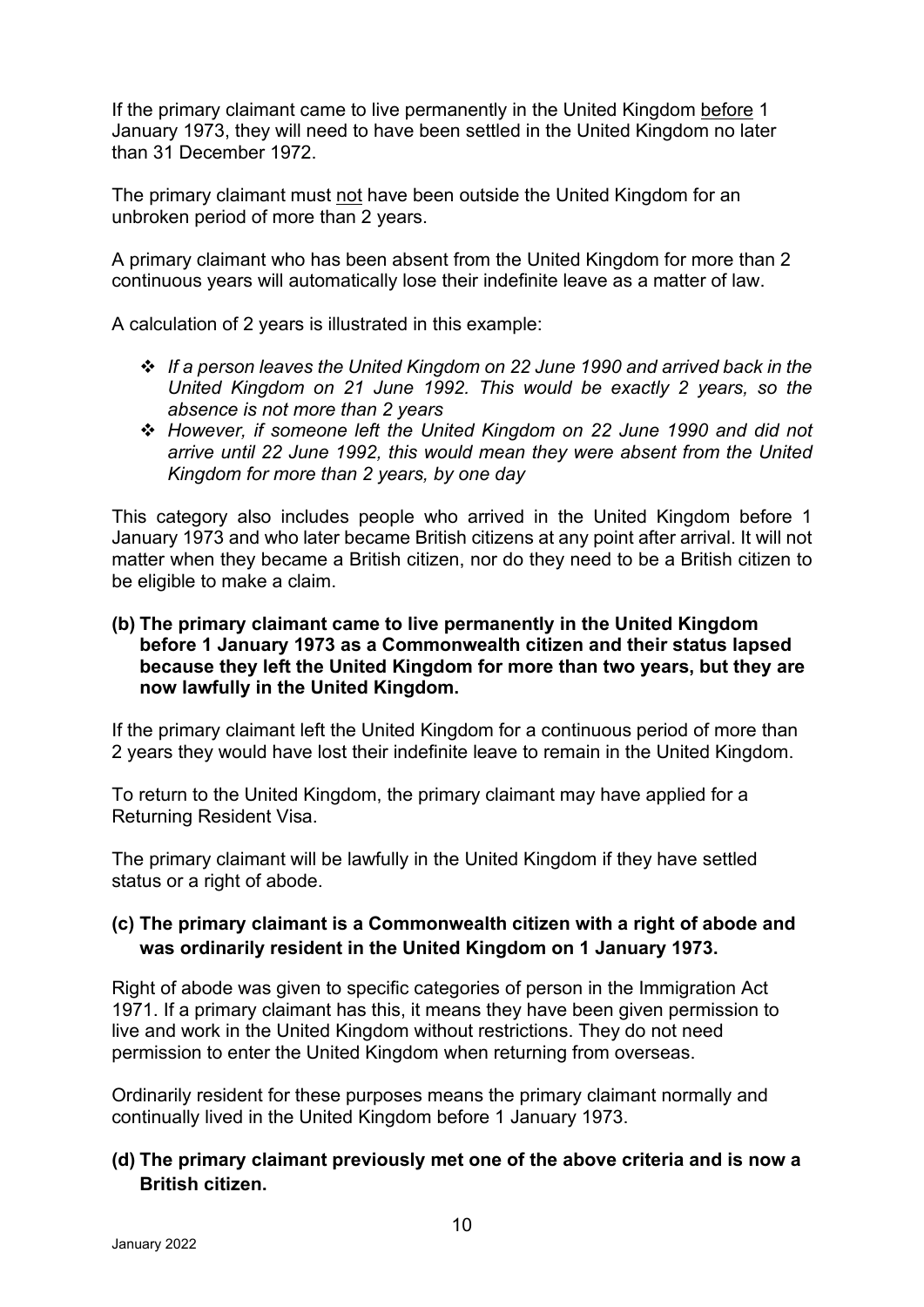The primary claimant will need to have met one of the previous criteria in this eligibility section.

A person meets this requirement if they obtained their British citizenship through naturalisation or registration.

The primary claimant must, at the time of you making your claim, continue to be a British citizen.

If the primary claimant held British citizen status and we later withdrew it, then you will not qualify to make a claim under this category. If their British citizenship status was withdrawn, we would have written to the primary claimant to tell them this.

#### **(e) The primary claimant came to live in the United Kingdom before end of 1988 and is now lawfully in the United Kingdom or is now a British citizen.**

The primary claimant is lawfully in the United Kingdom if they have the right of abode or settled status.

Right of abode was given to specific categories of person in the Immigration Act 1971. If the primary claimant has this, it means they have been given permission to live and work in the United Kingdom without restrictions. The primary claimant does not need permission to enter the United Kingdom when returning from overseas.

If the primary claimant has settled status, they will have made a successful application for that status and they were granted permission to live in the United Kingdom at the time of making your claim for compensation.

The primary claimant could also be a British citizen.

Settled status means they have ILR or ILE.

**(f) The primary claimant is not currently living in the United Kingdom, but they came to live in the United Kingdom before 1 January 1973 as a Commonwealth citizen and have a right of abode or settled status or their settled status lapsed because they left the United Kingdom for a period of more than 2 years and they are not currently living in the United Kingdom.**

The primary claimant must have arrived to settle in the United Kingdom before 1 January 1973. This means the latest date they were in the United Kingdom on 31 December 1973.

In addition, they must first have been a citizen of one of the countries listed in Annex B of this guidance, before they came to settle in the United Kingdom and at the time the claim for compensation is made, they are not living in the United Kingdom.

The primary claimant's status will fall into one of the following categories:

- They are a person who has right of abode or was granted permission to live in the United Kingdom and has settled status, but they were **not** a British citizen.
- They are a person who later became a British citizen.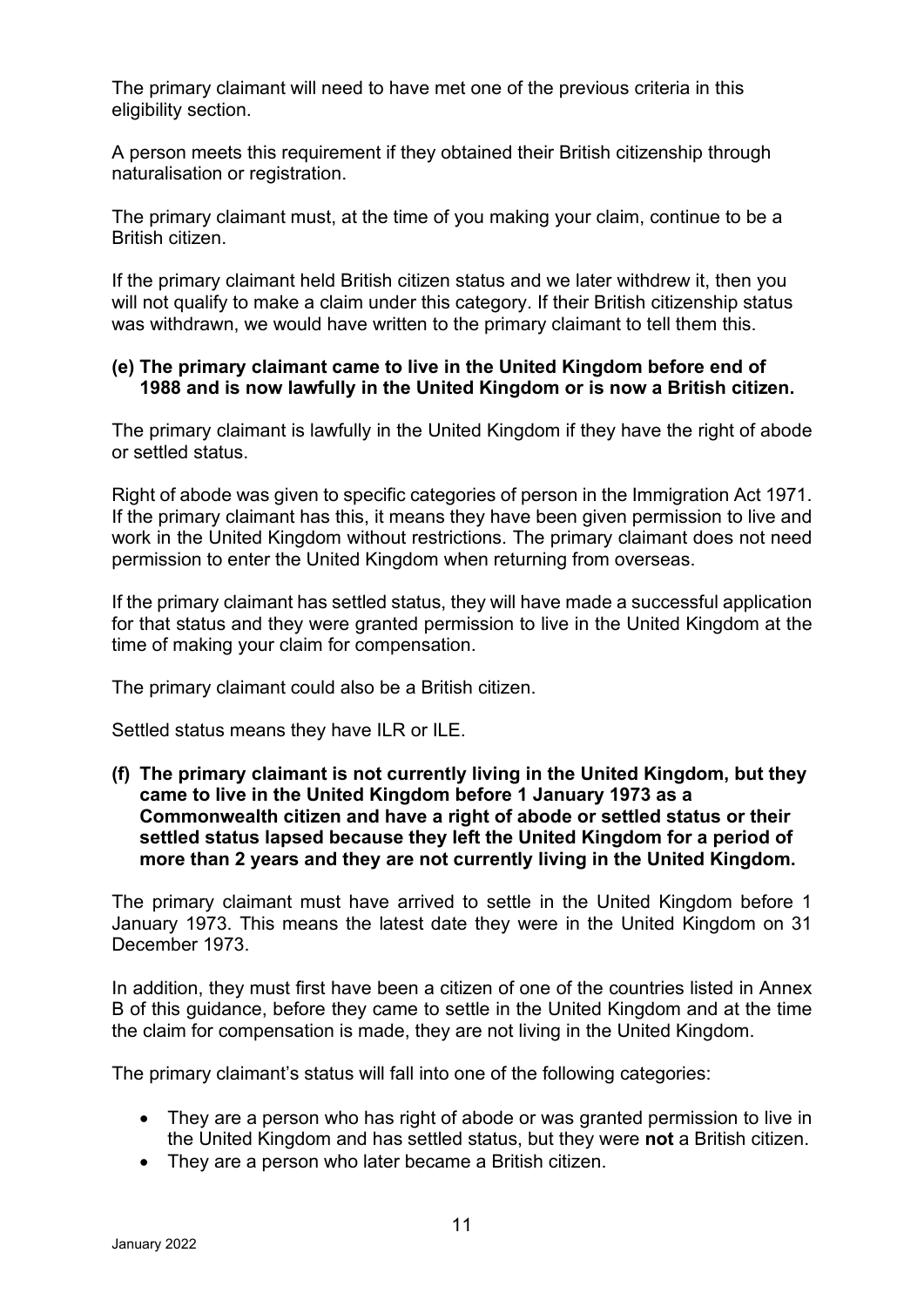• They are a person who is **not** a British citizen but previously had permission to live in the United Kingdom, then left the United Kingdom for a period of more than 2 years.

The reason that they remained absent from the United Kingdom for more than 2 years will not matter.

**(g) The primary claimant's parent or grandparent either (i) came to live permanently in the United Kingdom before 1 January 1973, or (ii) has a right of abode (or did and is now a British citizen) and was ordinarily resident in the United Kingdom on that date, and the primary claimant (and if the primary claimant is a grandchild, their parent) was born in the United Kingdom or arrived in the United Kingdom before the age of 18 and they have lived here ever since.**

This category of claim is for a child or grandchild of a Commonwealth citizen who was settled in the United Kingdom before 1 January 1973 or has a right of abode (or did and is now a British citizen) and was ordinarily resident in the United Kingdom on that date. The primary claimant's grandparent or parent does not need to be living in the United Kingdom now for them to be eligible under this category.

You can claim even if the primary claimant's parent or grandparent is not making a claim or is now deceased.

The primary claimant must have lived in the United Kingdom continuously since their birth or arrival.

If they were legally adopted, then it is their adoptive parent (if they are a child) or grandparent (if they are a grandchild) who needs to have arrived in the United Kingdom from a Commonwealth country.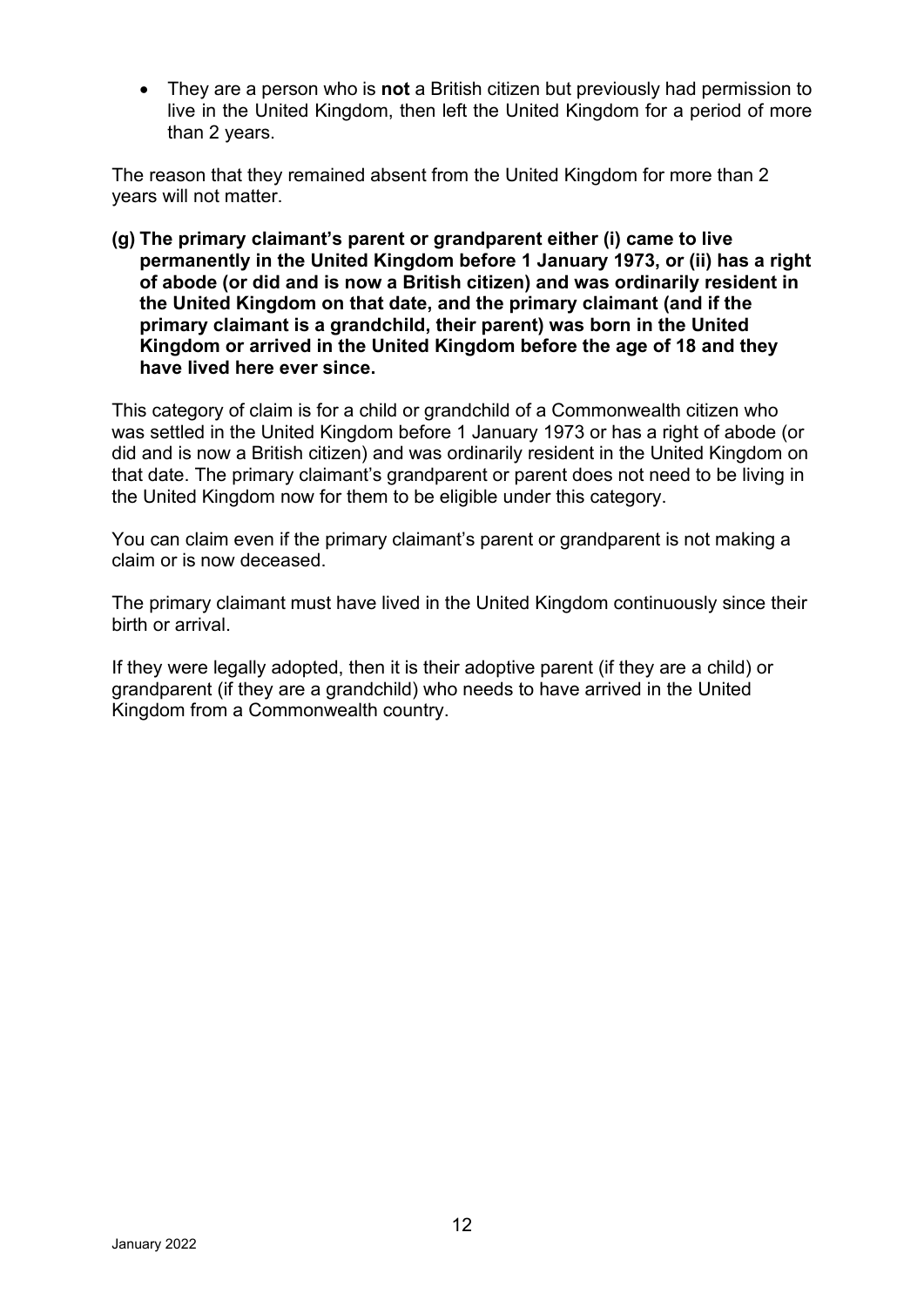### <span id="page-13-0"></span>**Section 2: About you**

In this section boxes are provided for you to write your details and the details of the primary claimant linking you to the scheme.

We will use this section to identify you so please provide all the information requested. The information included in this section will also be used for the prevention of fraud.

#### **2.1 Full name**

Your full name should be written as it appears on your birth certificate, passport, marriage certificate or biometric residence permit.

#### **2.2 Gender**

Gender means whether you are male or female.

We recognise that some people may have changed, or be changing, their gender. For the change of gender to be recognised in law, a person must hold a Gender Recognition Certificate. This certificate entitles the holder to be lawfully recognised as their new gender by changing officially issued documents such as passports, birth certificates and driving licences.

If you have changed, or are changing, your gender but do not hold a Gender Recognition Certificate or are awaiting the outcome of your application for a Gender Recognition Certificate, you must record your gender as stated on your official documents.

#### **2.3 Your previous names**

If you had a previous name, for example if you changed your name when you got married, write your previous name or names.

If you change your name after you send us your claim form, you will need to write to let us know. You must provide proof of this change.

#### **2.4 Date of birth**

Write your date of birth using numbers e.g. 01/04/1961. If you make a mistake, cross it out and write the correction above or beneath the box.

#### **2.5 Address**

You will need to enter your full address, which will normally be:

- House number or name
- Street name or number
- Town or city
- County, province or district
- Postcode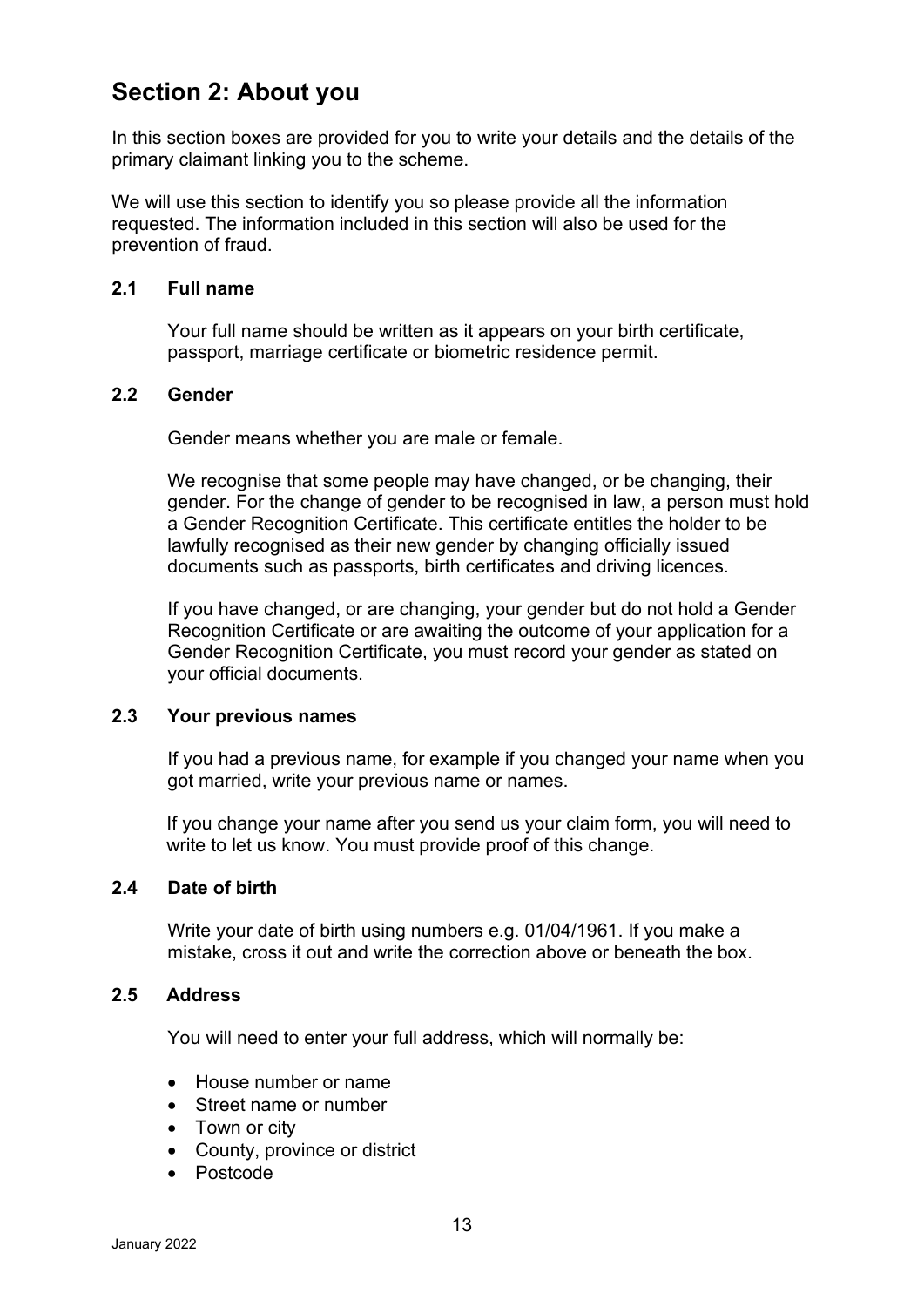• Country

If you are of no fixed abode, for example if you are homeless or frequently change where you live, you should write **No Fixed Abode** on the claim form and provide an address where we can write to you.

#### **2.6 Country of birth**

Write the name of the country where you were born.

If the country you were born in changed its name since you were born, write the name by which it is now known.

If other details you give are different from the details shown in your passport or birth certificate, you should explain why.

#### **2.7 Nationality**

This is your current nationality. If you are recognised as stateless, write 'stateless.' Stateless means someone who is not recognised as a citizen of any country.

#### **2.8 Telephone number**

You should provide contact telephone details including the area dialling code.

If you, or someone you are claiming for is overseas, provide the country dialling code and any area code that forms part of the telephone or mobile number.

We will always ask identification questions when we contact you by telephone. We can only speak to someone else if you give us permission to do so. If you want us to speak to someone else on your behalf, you will need to be present during the call.

#### **2.9 Email**

If you provide an email address, we may use it to communicate with you about your claim. This information may be sensitive. It is advisable that the email address you provide is not shared by anyone else you do not want to know about your claim.

It is your responsibility to be satisfied about the security of the email address you provide.

If you do not want us to contact you by email, this section should be left blank.

#### **2.10 Current passport number**

All passports have a passport number which is usually located on the same page as the photograph. It is also embossed into every page.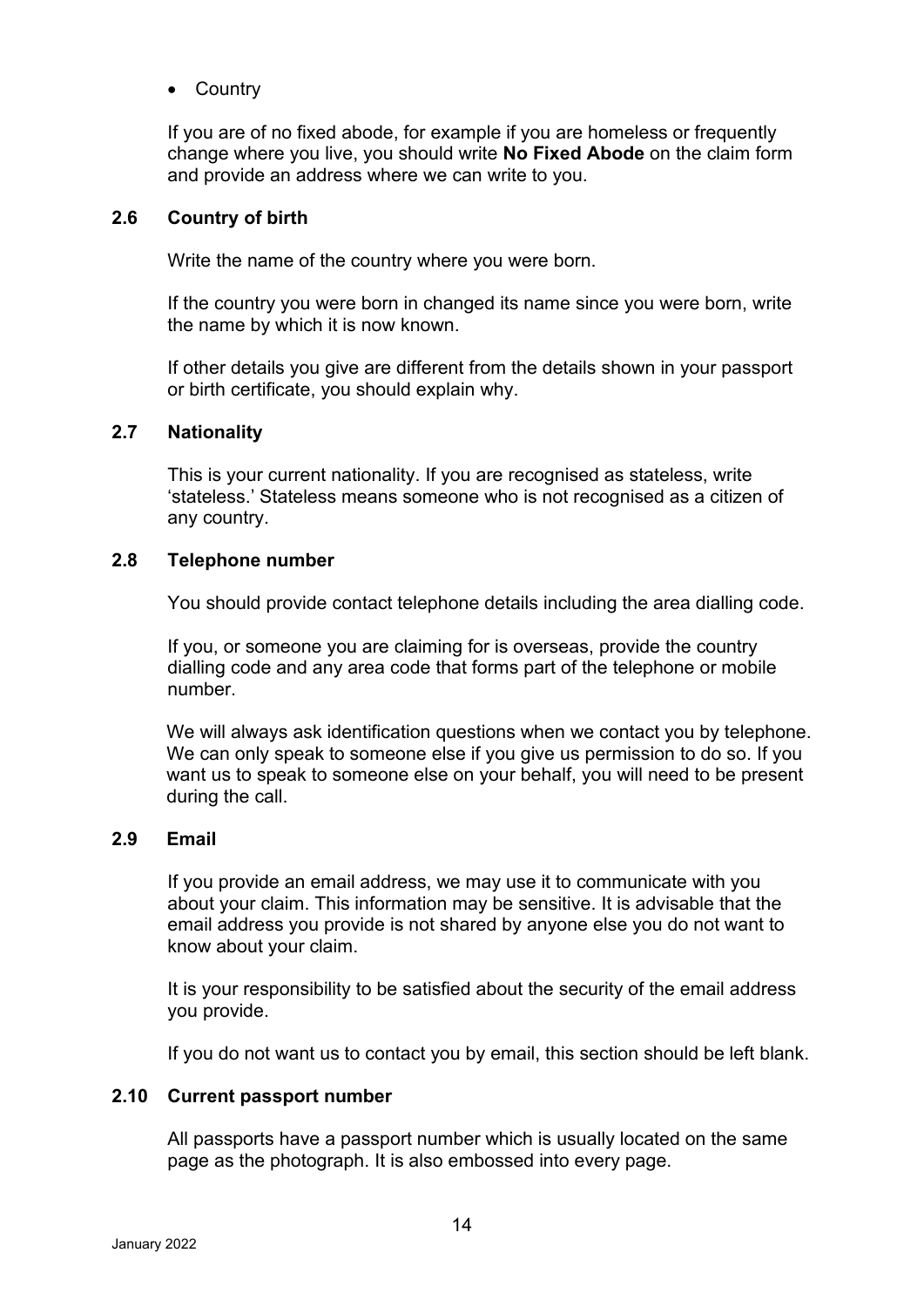If you do not have a British passport, but hold a passport from another country, please provide the number of that passport.

This is an example of a British passport number: **M 7654321**

#### **2.11 Previous passports**

If you do not have any previous passports, you do not need to complete this section.

#### **2.12 Expired Passport numbers**

Enter the passport numbers of your expired passports.

#### **2.13 National Insurance number**

The Department for Work and Pensions (DWP), *formerly, Department for Social Security (DSS)*, issues National Insurance numbers to people who are entitled to them. You will find your National Insurance number on any:

- National Insurance card
- Wage slip from an employer
- Benefit notification
- Tax notifications from Her Majesty's Revenue and Customs (HMRC) *formerly, Inland Revenue*) such as a P60 (a tax document telling how much you earned and how much tax you have paid) or P45 (a tax document that you receive when your employment ends)

Sections **2.14** to **2.26** ask for details of the primary claimant linking you to the scheme. For these sections refer to the guidance provided at 2.1 to 2.13 above.

#### **2.27 Has the primary claimant contacted the Home Office?**

If they contacted the Home Office to make an application for documents to confirm their right to stay in the United Kingdom, tick yes and provide the reference number they were given.

Here is an example: **RSH0026079/18** or **H9876543**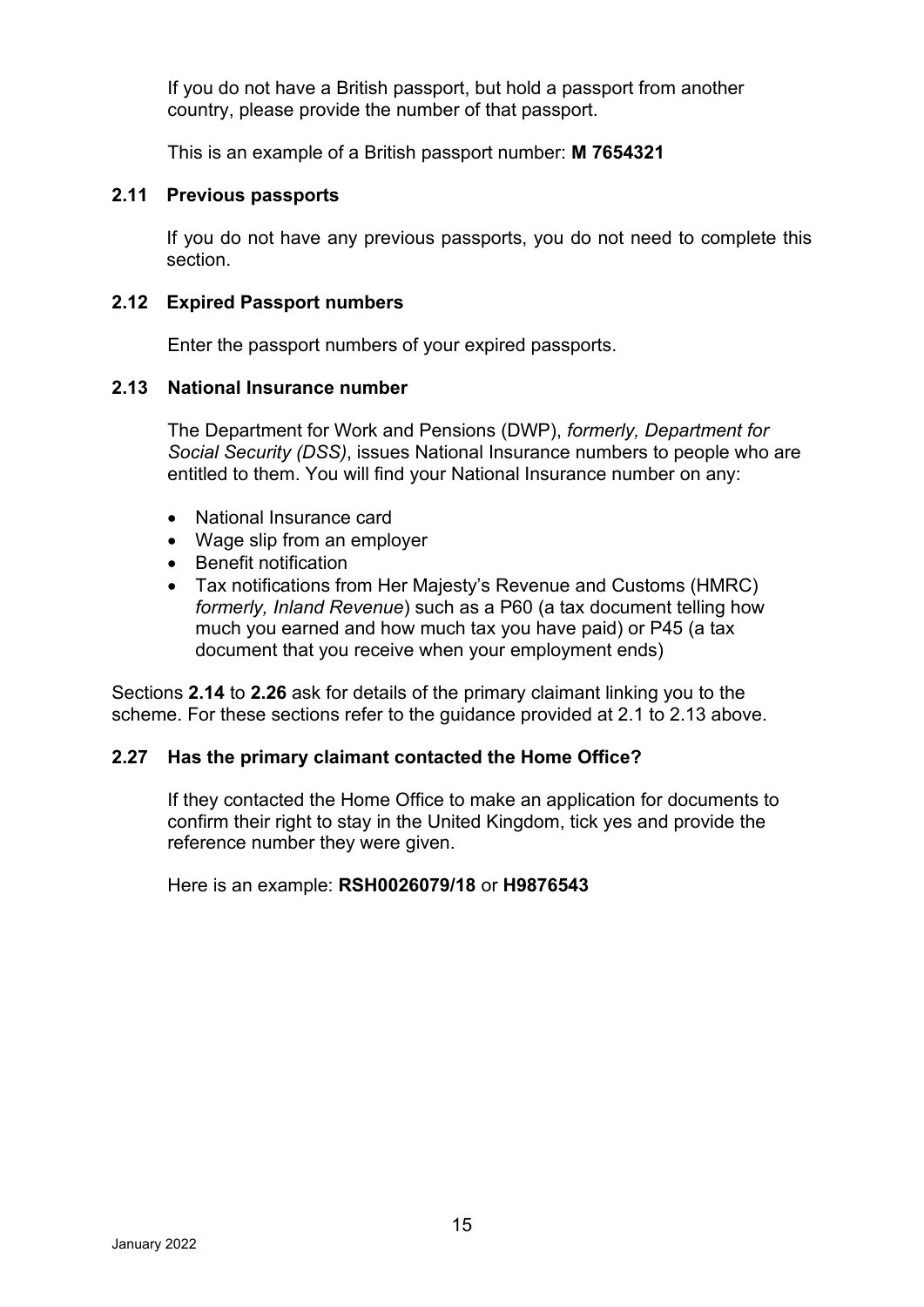### <span id="page-16-0"></span>**Section 3: Compensation**

You can submit a claim for compensation under all the categories in the Close Family Member Claim Form that you believe apply to you.

In all categories, you should provide as much detail, and evidence to support your claim, as possible. This will enable us to ensure you receive the maximum compensation to which you are entitled.

You should also provide details of any steps you or the primary claimant took to try to avoid or reduce your losses or other impacts by trying to obtain documentation to demonstrate the primary claimant's lawful right to stay in the United Kingdom. For example, you may have contacted the Home Office or your local MP.

You can provide any relevant evidence and details of what you did to resolve your status relating to any, or all the categories you are claiming under in section 3.

It is important that you tell us as much as possible about what the primary claimant did. If you do not, you may not be paid compensation, or your compensation may be reduced. We will look at whether the primary claimant took reasonable steps to mitigate their losses or if they acted in a way that increased their losses.

#### **For each category you are claiming under, we will expect you to provide the following information:**

- When the primary claimant's problem evidencing their lawful status began and when it was resolved and how it had an impact on the category you are claiming under.
- Evidence to support what you are claiming for. The evidence you provide may affect the type and amount of award we make.
- Evidence to support what the primary claimant did to try and resolve their lawful status. If you are unable to provide evidence, you should explain the reasons why.

#### **(1) Impact on life:** Complete Section 3.2

#### **Complete this section if the difficulties faced by your close family member in demonstrating their lawful right to stay in the United Kingdom affected your ability to live a normal daily life.**

Under this scheme impact on life refers to any non-financial impacts on your daily life which occurred due to your close family member's difficulties demonstrating their lawful status in the United Kingdom. You will need to provide evidence of how the primary claimant not being able to prove their lawful right to stay in the United Kingdom directly affected you.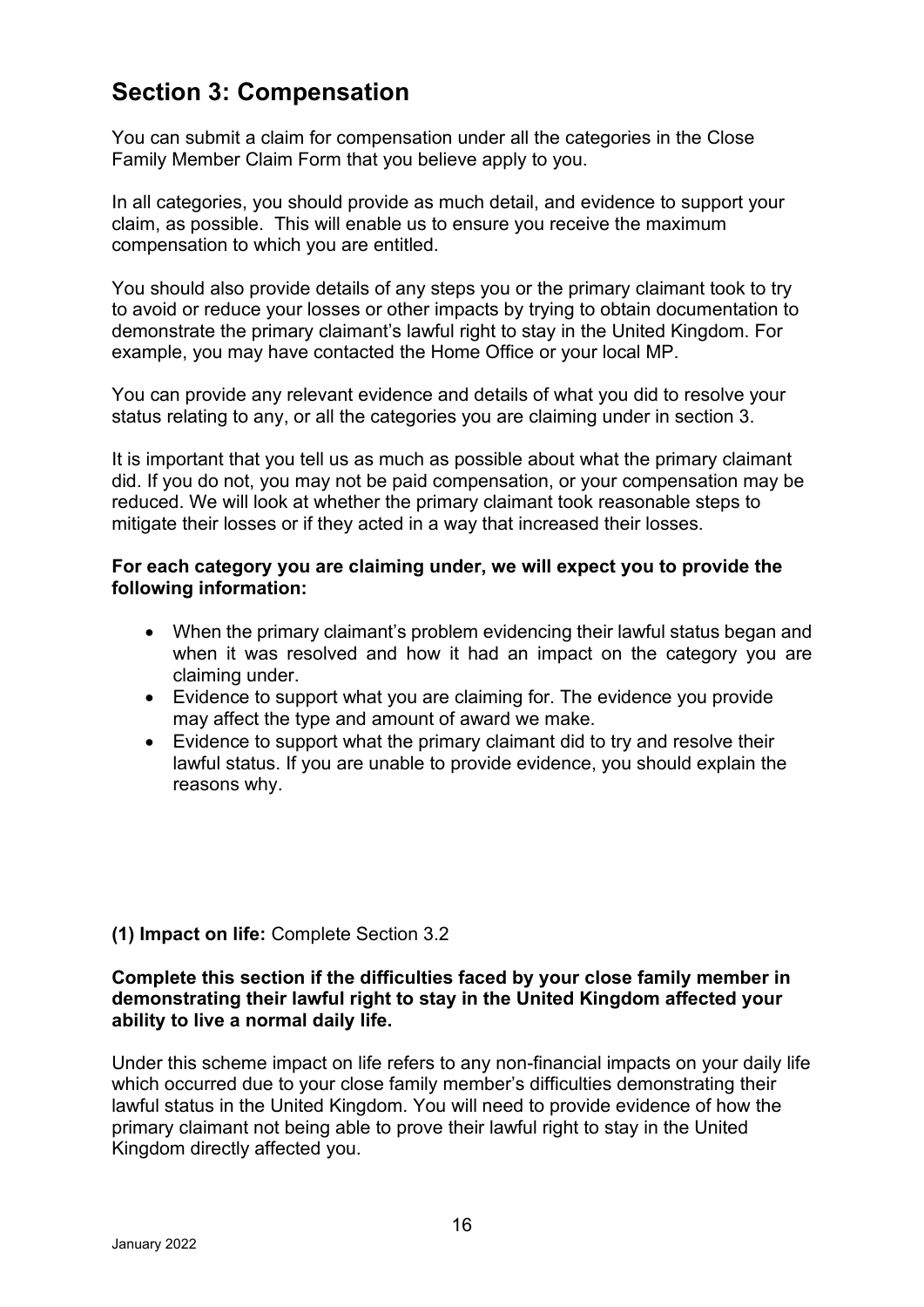You will need to provide evidence that covers whichever of the following types of impact you would like us to consider:

#### **Inconvenience**

• Any type of inconvenience to your normal daily life as a result of the primary claimant's difficulties demonstrating lawful status.

#### **Impact on your well-being or health**

- Including anxiety, distress, and damage to your reputation
- Worry, annoyance and emotional upset; traumatic or very upsetting experiences; embarrassment or humiliation
- If your physical, and, or, mental health became worse because of concerns about your lawful status. You will need to show medical evidence that supports this
- If you experience pain or illness because you have developed a new health problem or that an existing health problem has become worse

#### **Family separation**

- You have been unable to visit close family members outside United Kingdom
- A breakdown of your family unit because you were not able to visit them overseas

#### **Missing significant family occasions**

• If your close family member's difficulties demonstrating status meant they or you were unable to attend significant family occasions such as a wedding or funeral of a close family member

#### **Inability to return to the United Kingdom after travelling abroad**

You may have experienced inconvenience, distress and family separation arising out of the primary claimant's inability to return to the United Kingdom after travelling abroad.

• If the primary claimant's inability to travel to and from the United Kingdom was compromised by their inability to demonstrate their right to live in or (if they travelled abroad) to return to the United Kingdom, you should provide details of these difficulties along with details of any events they or you missed as a result. If they were unable to return to the United Kingdom after a holiday or short period spent abroad, you should provide specific details of this inability to return.

If you have suffered depression, stress and other related conditions such as anxiety you should provide medical evidence which shows that your conditions resulted from the problems experienced by the primary claimant.

In all cases, you should also provide information about the steps the primary claimant took to resolve their status difficulties.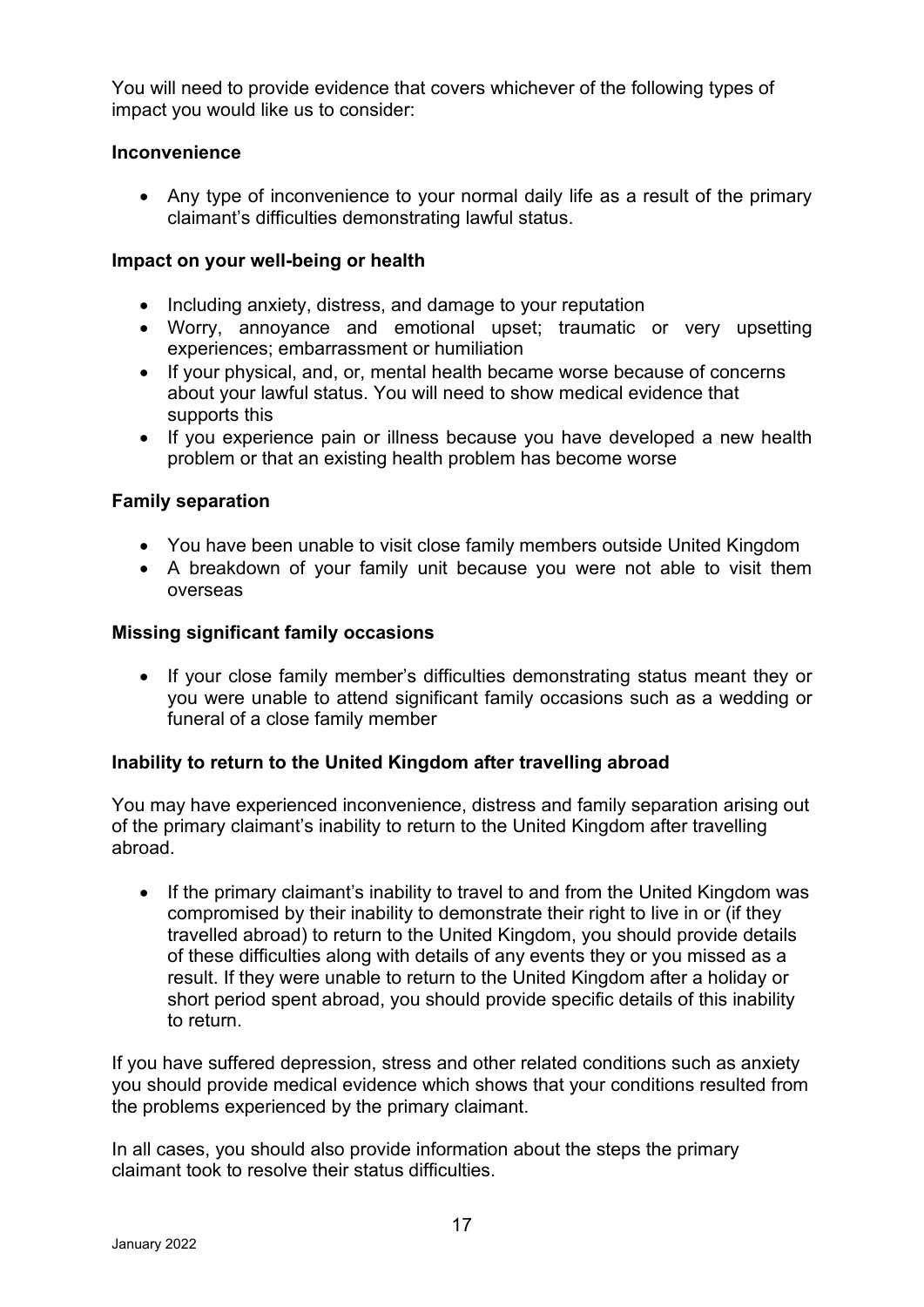**(2) Immigration fess and legal costs in respect of immigration applications:**  Complete section 3.3

**If you have paid immigration fees or incurred legal costs for some types of unsuccessful immigration applications for the primary claimant you are related to.** 

Immigration applications became chargeable from 1 August 2003.

Fees for unsuccessful United Kingdom immigration applications, which were made to resolve the primary claimant's lawful status, will only be reimbursed in certain circumstances. You will need to show that the fee was paid by you on behalf of the primary claimant and that you have their consent to make this claim.

The types of immigration applications normally covered by the scheme are:

- i) British citizenship
- ii) Confirmation of British nationality status
- iii) Certificate of entitlement to a right of abode
- iv) Indefinite leave to enter (ILE)
- v) Indefinite leave to remain (ILR)
- vi) No time limit
- vii) Returning resident visa application
- viii) Ancillary costs such as the cost of biometric cards, which are linked to the above products

You will not usually be able to make a claim for a successful immigration application, even if you feel the application was unnecessary. However, we will consider reimbursing immigration fees where:

• The Home Office initially made an incorrect decision on the application and the primary claimant then made a further application of a type not included in the list above for something which they did not need, or which did not resolve their immigration status permanently.

and/or

• You paid a fee for an immigration product, but the primary claimant was then granted something which did not give them permanent lawful status and it was not what they applied for.

In the above cases, we will consider the circumstances of the claim and we may decide to reimburse the immigration fees you paid. We can only reimburse these fees if they were paid in order to resolve the primary claimant's lawful status.

We may also consider reimbursing other immigration fees paid in respect of these applications, including the Immigration Health Surcharge.

If you are claiming for any fees that you were charged by a lawyer who helped the primary claimant to make an immigration application, you will need to provide proof of the services paid for, which might include: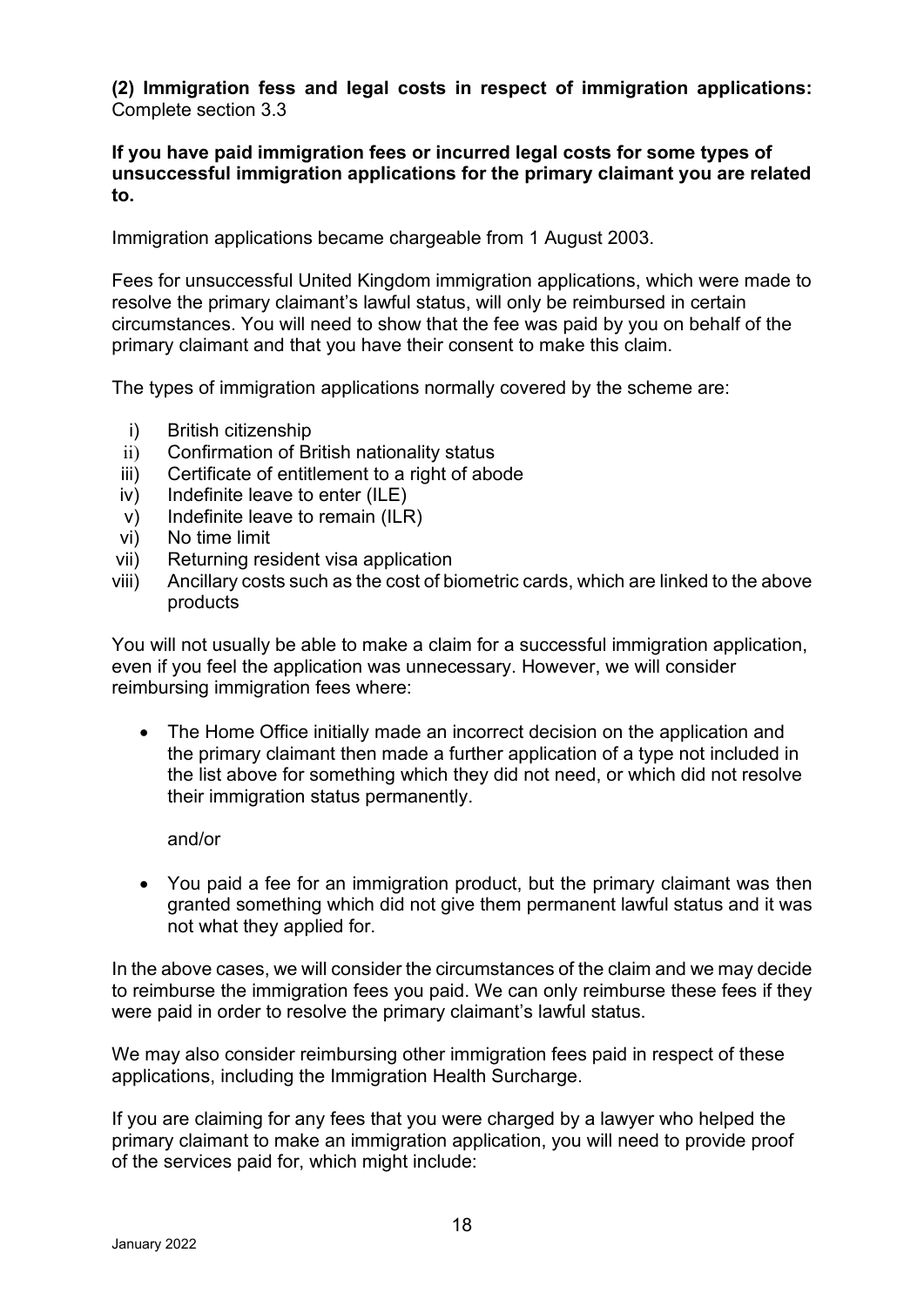- A letter or other document from them stating what service they provided
- An invoice: a document charging you for the service provided; or
- Acknowledgement from the lawyer that you paid the charges in full.

The Home Office will consider reimbursing some, or all of the legal fees you paid up to a maximum of £500 for **each** of the immigration applications in respect of which a fees award is made.

The scheme will only reimburse legal fees to a maximum of £500 because the Home Office does not consider legal assistance is required to complete an immigration application.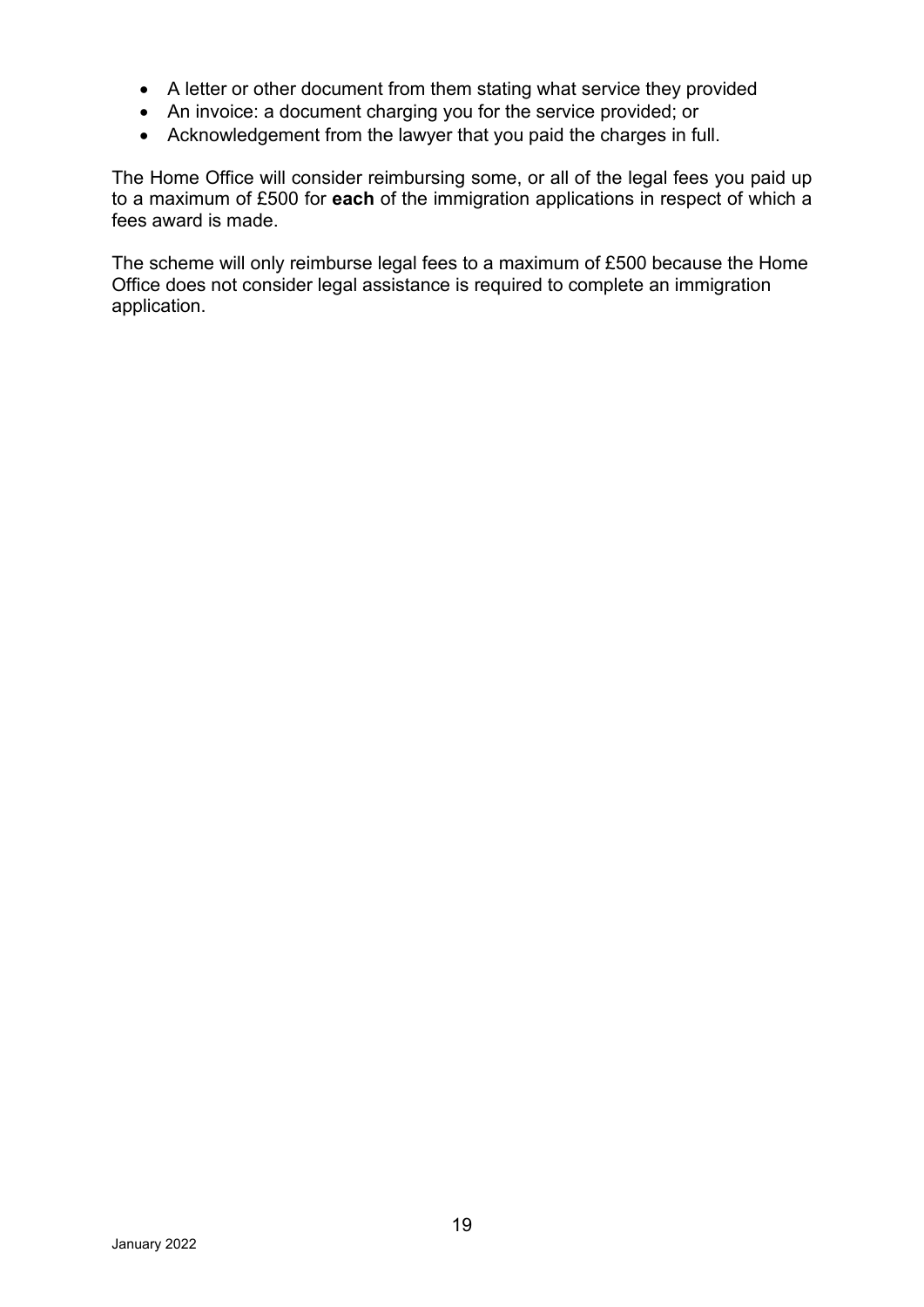**(3) Close family member discretionary payment:** Complete Section 3.4

**Discretionary payments will be considered if you experienced a significant impact, loss or detriment of a financial nature, as a direct consequence of the primary claimant being unable to establish their lawful right to stay in the United Kingdom that is not covered by another category of claim and which is not specifically excluded from compensation under the scheme.**

We recognise that some individuals may exceptionally have evidence of other financial impacts or losses linked to the difficulties of the primary claimant demonstrating their lawful status in the United Kingdom which are not addressed in other categories and which we may consider for a discretionary award.

A discretionary award normally requires compelling evidence of loss, a clear causal link to difficulties demonstrating lawful status and compelling evidence that the primary claimant did all they could to resolve status difficulties. An award under this category will not normally be made unless these stringent evidential requirements can be met. Where it is reasonable to expect corroborating evidence is available to prove financial impacts were experienced as a result of the primary claimant's status difficulties, we will expect this evidence to be submitted with your claim.

If you feel you have sufficiently strong evidence to justify a discretionary award or, if you feel there are wholly exceptional circumstances that you want us to consider for a discretionary award, please provide details.

You will need to provide copies of any documentary evidence you would like us to consider. We will not make a discretionary award for impacts or losses of the type which are covered elsewhere in the scheme. This is because discretionary awards are not designed to top-up the size of an award payable under another category. The discretionary category is designed for financial impacts of a type not already catered for under other categories and not specifically excluded from the scope of the compensation scheme.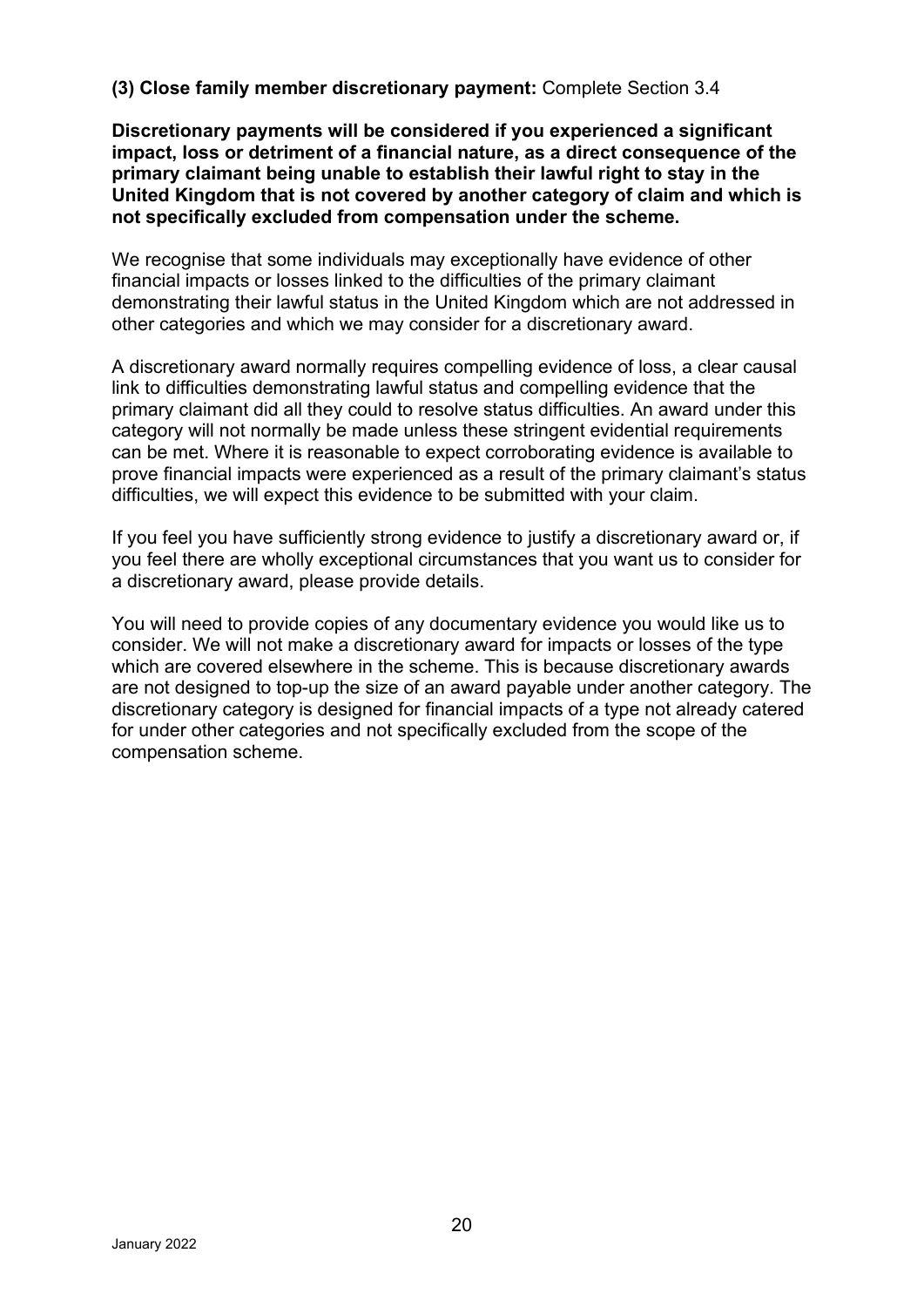#### **(4) Mitigation:** Complete 3.5:

#### **In support of your claim for compensation you must provide details of any action the primary claimant took in the past to try and resolve their status in the United Kingdom.**

For example, the primary claimant may have contacted the Home Office (including the Passport Office), their MP, or other relevant authorities to attempt to resolve their status difficulties. This may have resulted in them making an immigration application. If the primary claimant resolved their status difficulties after 2018 by contacting the Windrush Taskforce, you do not need to provide those details. If the primary claimant did not take any action to resolve their status, you will need to tell us why.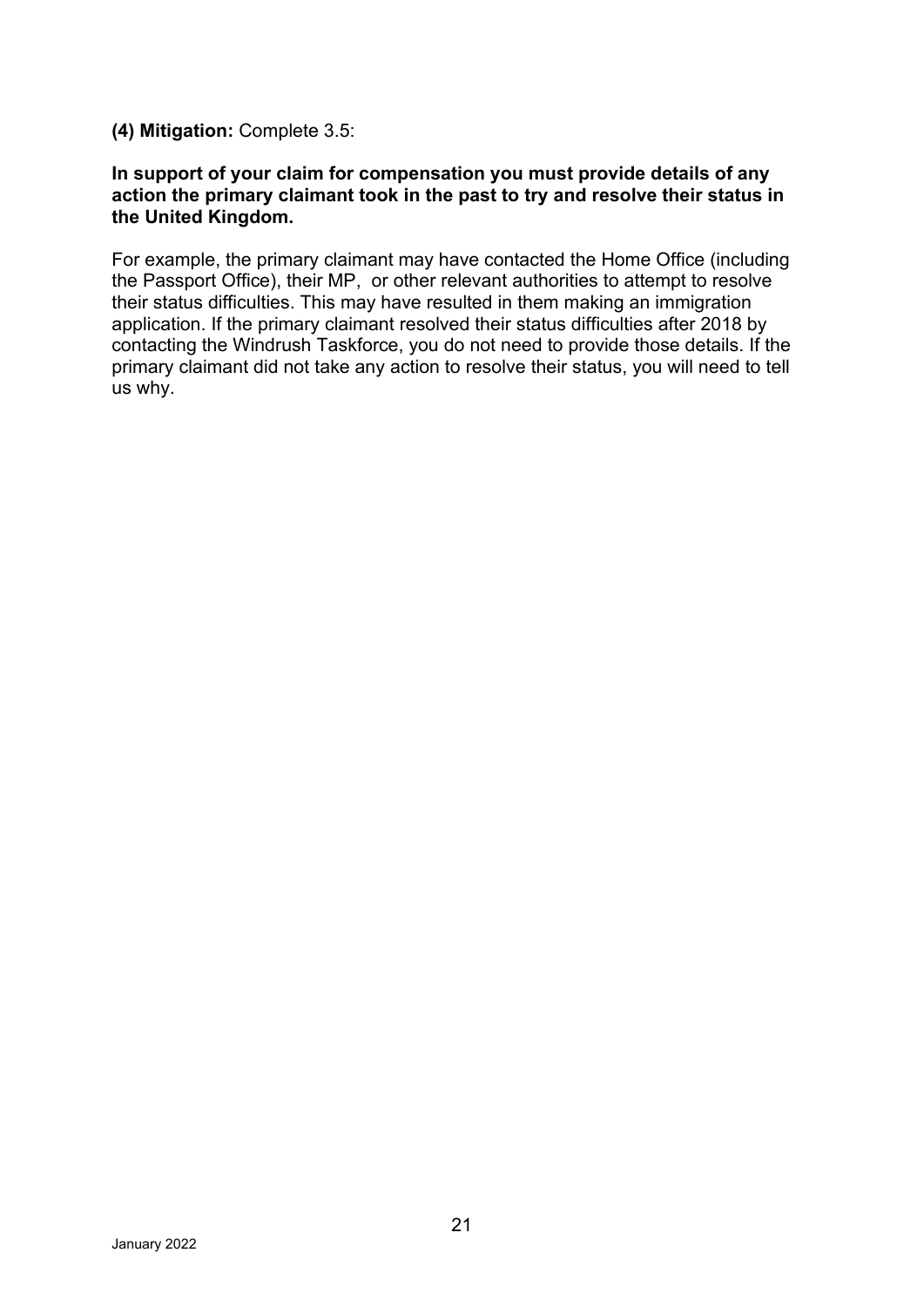### <span id="page-22-0"></span>**Section 4: Declaration**

By signing the declaration, you are confirming the information you have provided is true.

If you are claiming for the reimbursement of fees, you are also confirming that you have the consent of the primary claimant to do so.

If you realise something is not correct, or something changes after you have sent us your form, you need to tell us straight away.

You must sign your complete and sign your claim form before you submit it. We cannot accept claim forms that have not been signed.

### <span id="page-22-1"></span>**What to do next**

Make sure you have signed the form and included copies of all your evidence.

Once you have completed the claim form you can send it to us by post or email.

Guidance on scanning and emailing your document, including data limits, is available online. Please ensure you check this advice, as failure to follow this guidance may mean your email could be automatically rejected. **The maximum size of an email with attachments we can accept is 25MB.**

You will need to name the email in the subject box.

#### For example: **[Insert your name] Close Family Member Claim**

**Email –** send your claim form and documents by email to:

WindrushCompensationScheme@homeoffice.gov.uk

#### **Posting - From the United Kingdom**

#### Freepost WINDRUSH COMPENSATION SCHEME

If you are not happy with a decision we have made on your claim, you can ask the Windrush Compensation Scheme for an internal review. Someone who represents you can also ask for a review of your claim on your behalf.

If you, or the person who represents you, is not satisfied with the outcome of the internal review, you may be able to request an independent review. Your case will then be looked at by the Adjudicator's Office. The Adjudicator is independent of the Home Office and she will review your case.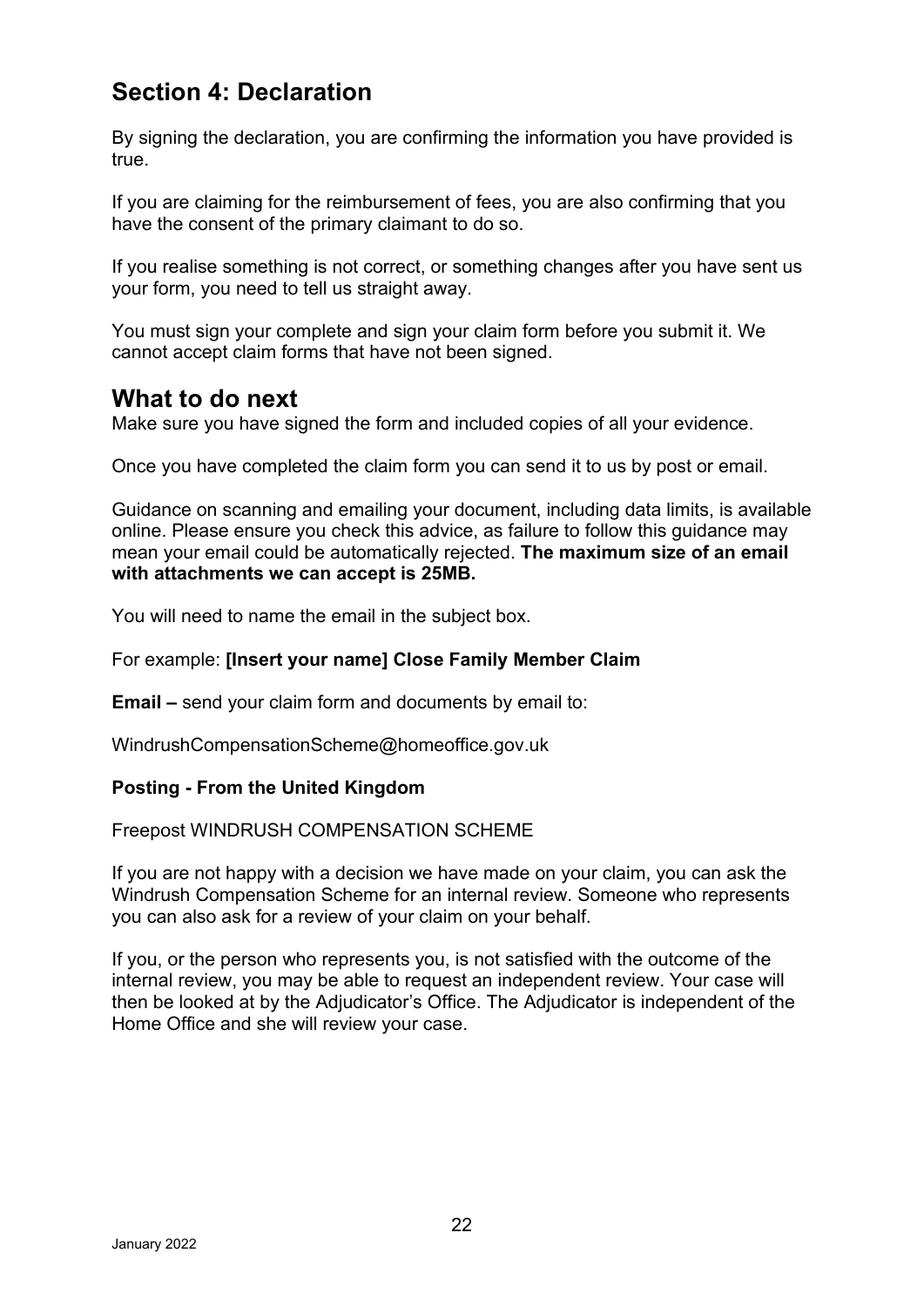### **Annexes**

In this section, you will find the following useful information:

Annex A

• **What do we mean by...** This explains the terms used in this guidance and the claim form.

Annex B

• **Commonwealth countries** Only the countries listed in this section are considered as part of the Commonwealth.

Annex C

• **Frequently asked questions** This section provides useful answers to some questions you may ask.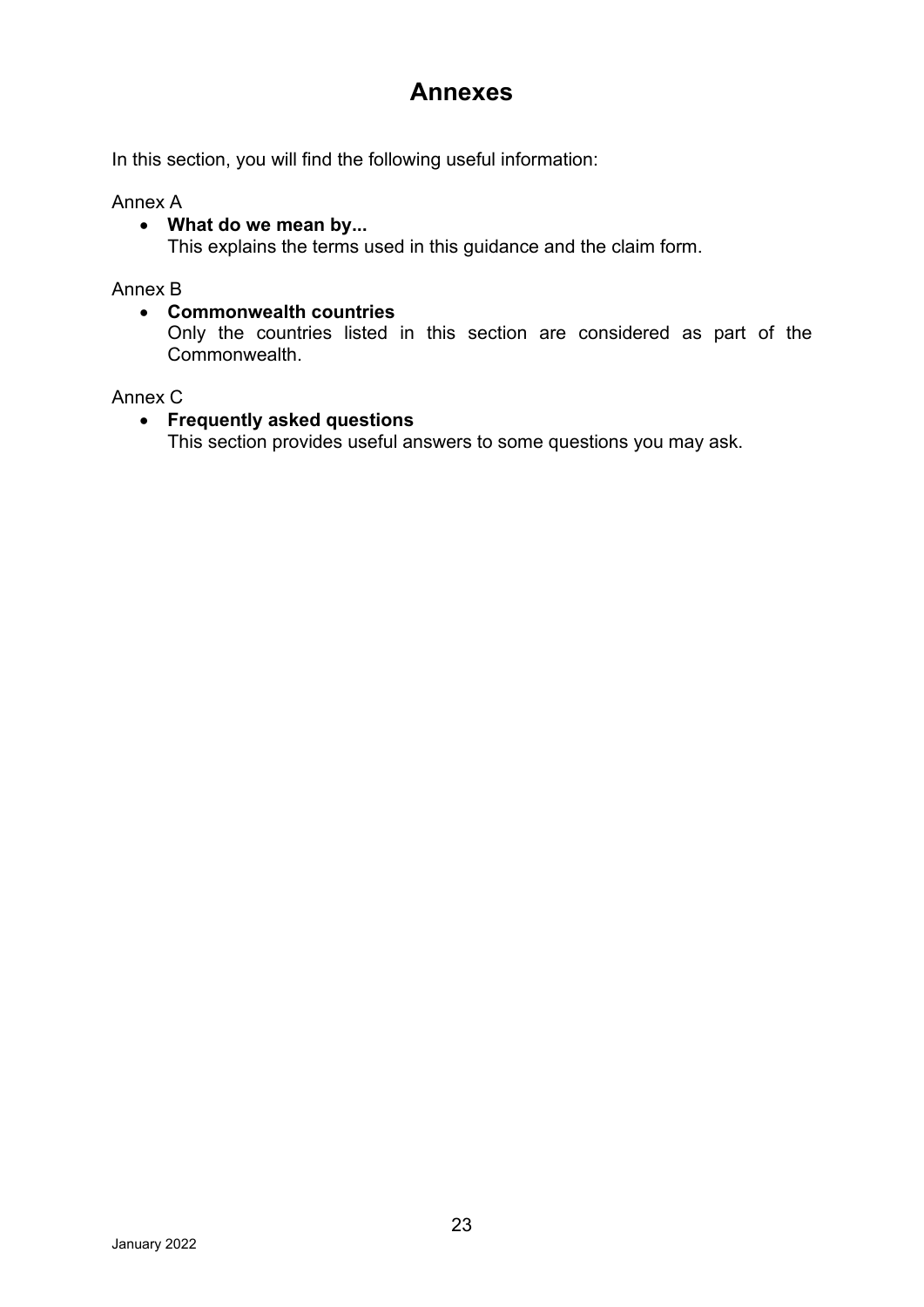# <span id="page-24-0"></span>**Annex A – What do we mean by…**

| <b>Term</b>                           | <b>Explanation</b>                                                                                                                                                                                                                                            |
|---------------------------------------|---------------------------------------------------------------------------------------------------------------------------------------------------------------------------------------------------------------------------------------------------------------|
| Child                                 | Any biological descendant of a parent under 18 years of<br>age.                                                                                                                                                                                               |
|                                       | Any legally adopted person under the age of 18 years of<br>age.                                                                                                                                                                                               |
| Civil partnership                     | This is a legally recognised relationship between two<br>people of the same sex. A civil partnership only exists<br>once it is registered. If you have not registered your<br>relationship as a same sex couple, you should complete<br>the partner category. |
| Claimant                              | The person for whom the claim for compensation is being<br>made.                                                                                                                                                                                              |
| Close family member                   | Is related to the primary claimant as a:<br>parent, child, sibling, spouse (husband/wife), partner.                                                                                                                                                           |
| Commonwealth<br>citizen               | Citizens of the Commonwealth countries means, citizens<br>of any country listed in Annex B.                                                                                                                                                                   |
| Continuously resident                 | Is lawfully resident in the United Kingdom for a<br>continuous period except that a person will not lose their<br>right to stay in the United Kingdom if they are absent from<br>the United Kingdom for a period of 2 years or less.                          |
| Dual national                         | This means a citizen of more than one country. For<br>example, a British citizen who is also a citizen of Ghana.                                                                                                                                              |
| <b>Executor of Wills</b>              | An Executor is a person named in a will or in an update to<br>the will (this is known as a Codicil) and deals with the<br>estate of the deceased.                                                                                                             |
| Indefinite leave to<br>remain (ILR)   | Permission to live and work freely in the United Kingdom<br>without any time restrictions. If a person has ILR it means<br>they have settled status.                                                                                                          |
| <b>Naturalised British</b><br>citizen | Naturalisation is the legal process by which a person<br>changes their nationality. A person changing their<br>nationality to British will have a certificate to show they<br>have British Nationality.                                                       |
| <b>Ordinarily resident</b>            | A person who normally and continually lives in the United<br>Kingdom, whether for a short period or a long time.                                                                                                                                              |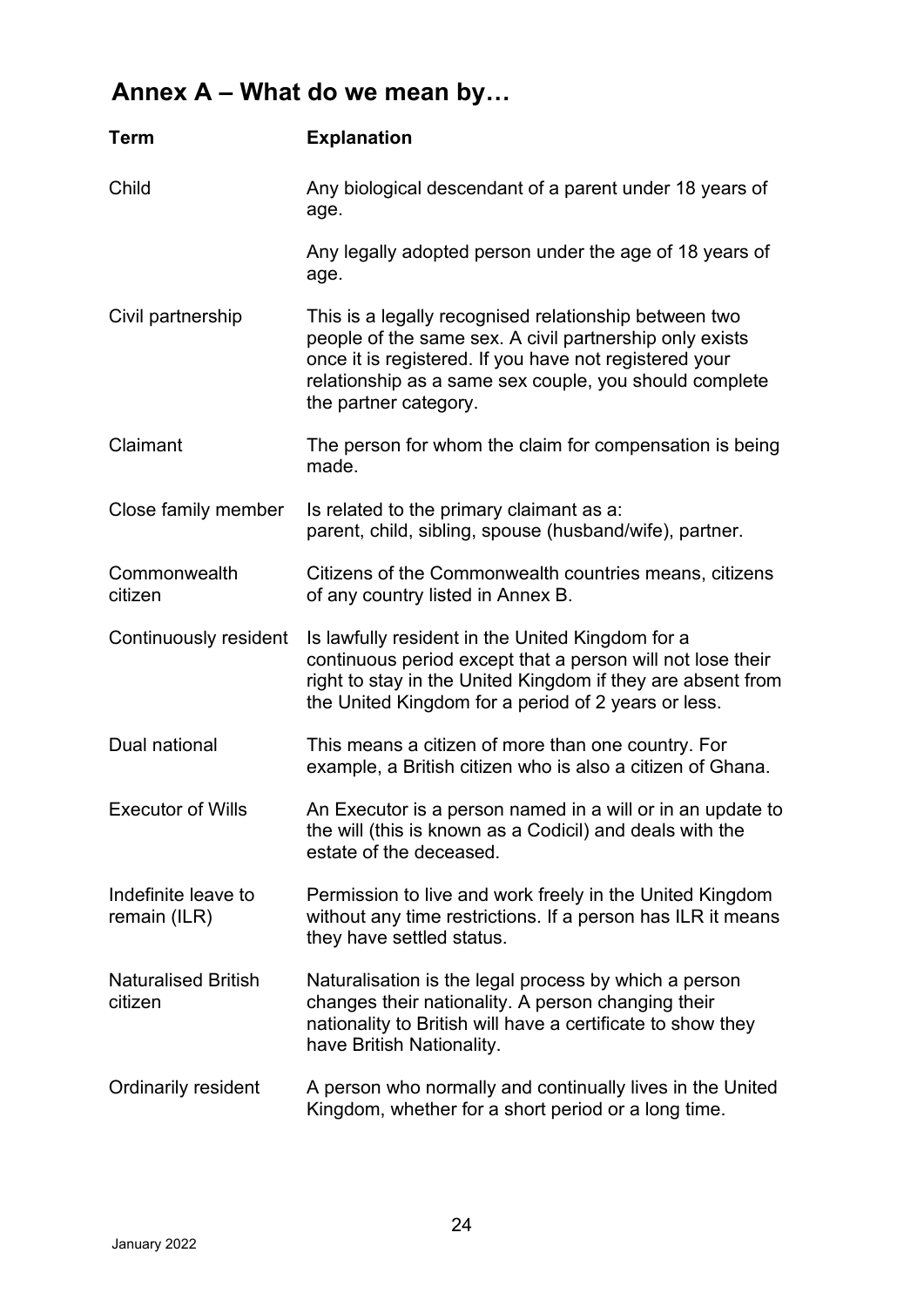| Parental<br>responsibility | You are ordinarily resident in the United Kingdom if this is<br>your regular place of living, your residence here is<br>voluntary and for a settled purpose.                       |  |
|----------------------------|------------------------------------------------------------------------------------------------------------------------------------------------------------------------------------|--|
|                            | Under the Windrush Compensation Scheme a person will<br>need to show that the United Kingdom has been their<br>home, with reference to the eligibility categories in<br>Section 1. |  |
|                            | Relates to the rights, duties, powers, responsibility and<br>authority given to someone who is not the parent of a<br>child.                                                       |  |
|                            | Mothers and married fathers at the time of a child's birth<br>automatically have parental responsibility.                                                                          |  |
|                            | <b>Unmarried fathers</b>                                                                                                                                                           |  |
|                            | $\triangleright$ From 1 December 2003, an unmarried father has<br>parental responsibility if he and the mother jointly<br>registered a child's birth.                              |  |
|                            | $\blacktriangleright$<br>An unmarried father can also get parental<br>responsibility if the mother agrees to it.                                                                   |  |
|                            | A court may also grant parental responsibility.<br>➤                                                                                                                               |  |
|                            | <b>Births registered in Scotland</b>                                                                                                                                               |  |
|                            | A father has parental responsibility if he is married<br>$\bullet$<br>to the mother when the child is conceived or                                                                 |  |

• An unmarried father has parental responsibility if he is named on the child's birth certificate (from 4 May 2006).

marries her at any point afterwards.

#### Births registered in Northern Ireland

- A father has parental responsibility if he is married to the mother at the time of the child's birth.
- If a father marries the mother after the child's birth, he has parental responsibility if he lives in Northern Ireland at the time of the marriage.
- An unmarried father has parental responsibility if he is named, or becomes named, on the child's birth certificate (from 15 April 2002).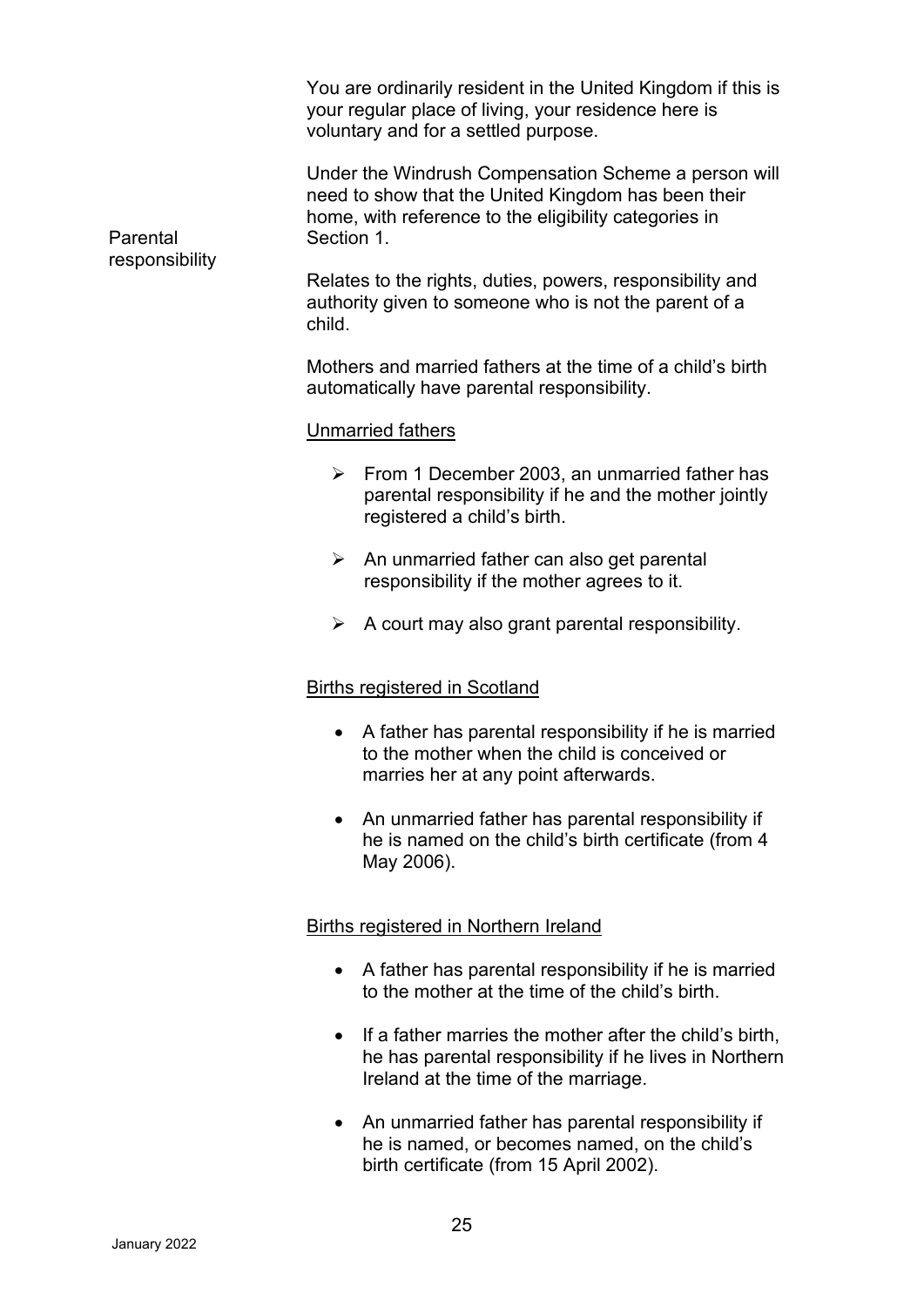#### Births registered overseas

|                   | • If a child is born overseas and comes to live in the<br>United Kingdom, parental responsibility depends<br>on the United Kingdom country they are now living<br>in.                                                              |
|-------------------|------------------------------------------------------------------------------------------------------------------------------------------------------------------------------------------------------------------------------------|
|                   | <b>Same sex parents</b>                                                                                                                                                                                                            |
|                   | Civil partners:<br>Same-sex partners will both have parental<br>responsibility if they were civil partners at the time<br>of the treatment, for example, donor insemination<br>or fertility treatment.                             |
|                   | Non-civil partners:<br>$\bullet$<br>For same-sex partners who aren't civil partners,<br>the 2nd parent can get parental responsibility by<br>either applying for parental responsibility if a<br>parental agreement was made<br>or |
|                   | becoming a civil partner of the other parent and<br>making a parental responsibility agreement or<br>jointly registering the birth.                                                                                                |
| Partner           |                                                                                                                                                                                                                                    |
|                   | A person you live together with, as a couple, but without<br>being married or in a civil partnership.                                                                                                                              |
| Power of Attorney | A power given to someone who acts on behalf of an<br>individual who is identified as having complex needs and<br>who requires help to manage their affairs.                                                                        |
| Primary claimant  | Primary claimant<br>A person, who directly meets at least one of the eligibility<br>criteria at section 1.                                                                                                                         |
|                   | Close family member claimant<br>Shares a specified relationship to a primary claimant who<br>meets an eligibility category. Refer to close family<br>member for details.                                                           |
|                   | Executor<br>A person appointed to deal with the estate of a deceased<br>person.                                                                                                                                                    |
| Right of abode    | This means you live and work in the United Kingdom<br>without restrictions.                                                                                                                                                        |
|                   |                                                                                                                                                                                                                                    |

Settled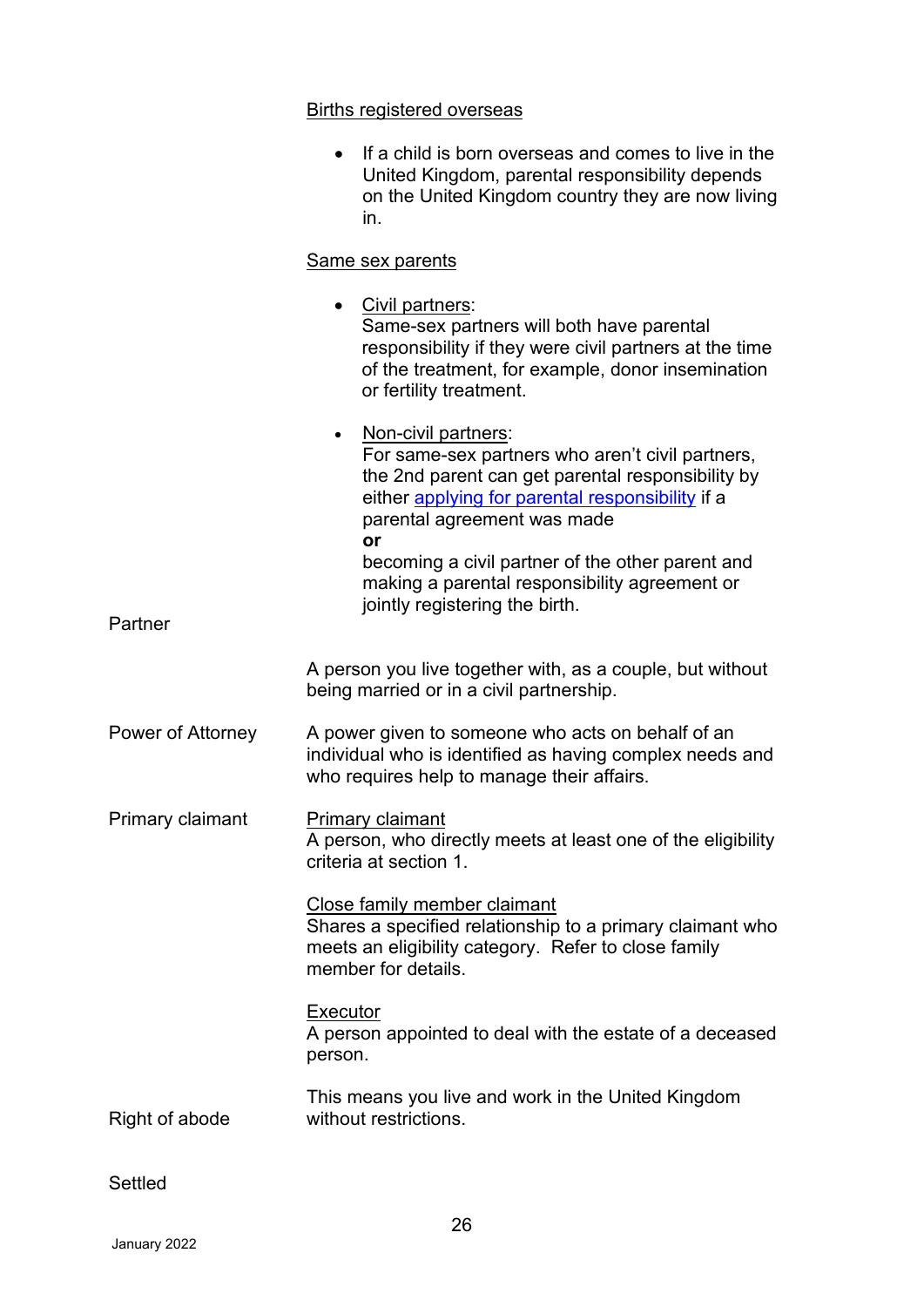| Sibling           | United Kingdom settled status means indefinite leave to<br>enter or remain in the United Kingdom within the meaning<br>of the Immigration Act 1971.                                                                                                                                                                                                                            |  |
|-------------------|--------------------------------------------------------------------------------------------------------------------------------------------------------------------------------------------------------------------------------------------------------------------------------------------------------------------------------------------------------------------------------|--|
|                   | A person's brothers and sisters who share at least one<br>parent.                                                                                                                                                                                                                                                                                                              |  |
| United Kingdom    | The following are part of the United Kingdom:<br>England<br>$\bullet$<br>Scotland<br>$\bullet$<br>Wales<br>$\bullet$<br>Northern Ireland<br>$\bullet$                                                                                                                                                                                                                          |  |
| Vulnerable person | A person who is age 18 and over, who is receiving or may<br>need community care services by reason of mental or<br>other disability, age or illness and who is or may be<br>unable to take care of him/herself, or unable to protect<br>him/herself against significant harm or serious<br>exploitation.                                                                       |  |
|                   | The Care Act 2014 definition of an adult at risk of harm<br>are:<br>Be at risk of suffering abuse or neglect and<br>$\bullet$<br>because of those care needs be unable to protect<br>themselves<br>In need of care and support<br>$D - 40$ $\cdots$ $\cdots$ $\overline{a}$ $\overline{b}$ $\overline{a}$ $\overline{a}$ $\overline{a}$ $\overline{a}$ $\overline{a}$ $\cdots$ |  |

<span id="page-27-0"></span>• Be 18 years of age and over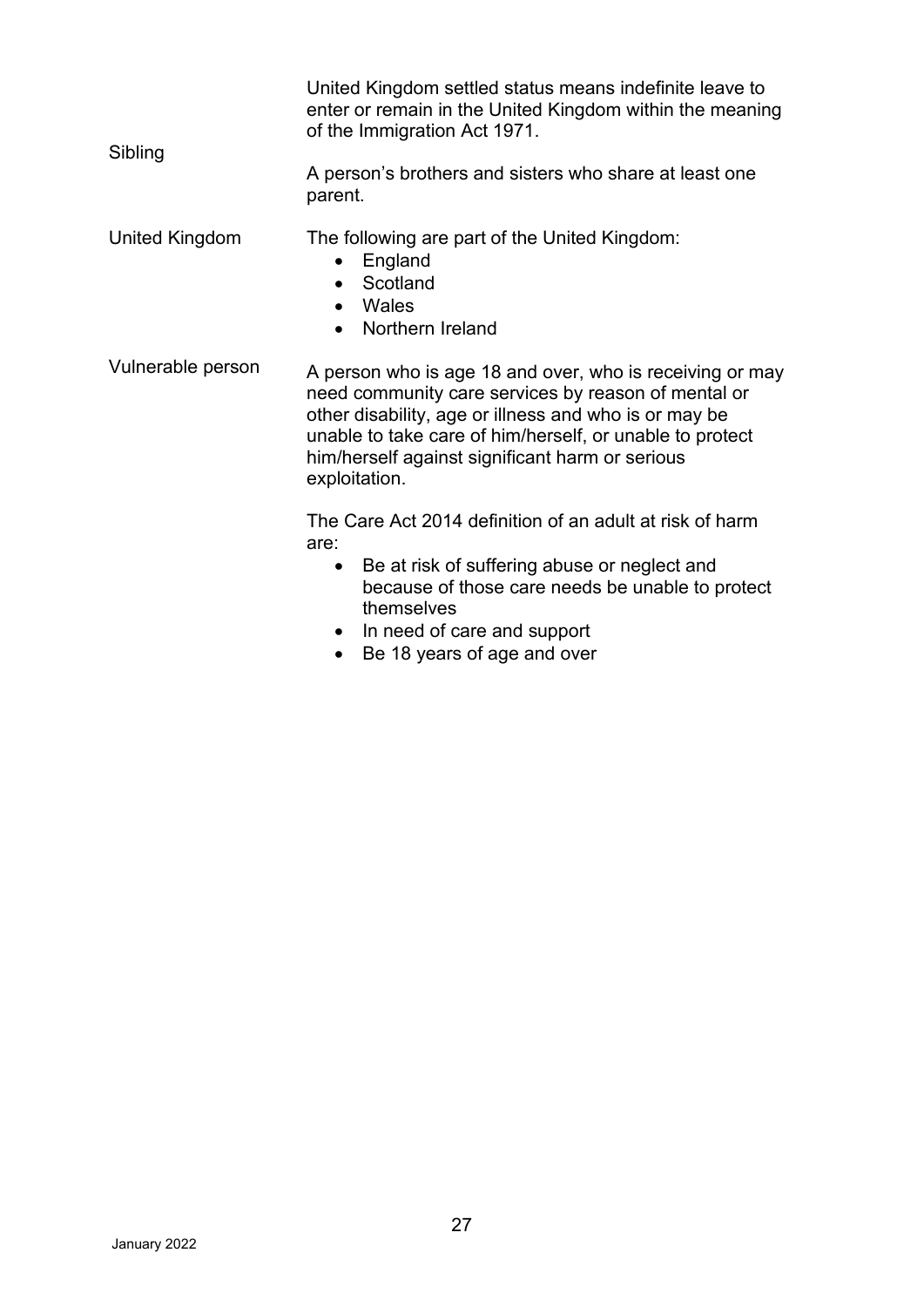### **Annex B – Commonwealth countries**

The following are the list of countries and territories that were part of the Commonwealth before 1 January 1973.

Although British Overseas Territories are not members of the Commonwealth in their own right, with the exception of the Sovereign Base Areas of Akrotiri and Dhekelia British Overseas Territories are included in the list of Commonwealth citizens in this guidance. Citizens of Rwanda, Cameroon and Mozambique are not included in the list of Commonwealth citizens in this guidance, as these countries were never British colonies, but have nonetheless joined the Commonwealth.

Citizens of countries excluded from this list can still claim compensation if they meet the eligibility category of a person from any other country.

For the Windrush Scheme, citizens of the Commonwealth means people who are nationals of the following countries, listed alphabetically and not in order of any preference under the scheme:

Anguilla Antigua & Barbuda Australia **Bangladesh** Barbados Belize Bermuda Botswana British Antarctic Territory British Indian Ocean Territory Brunei Canada Cayman Islands Cyprus (excluding sovereign base areas) Dominica Falkland Islands Fiji Ghana **Gibraltar** Grenada Guyana Hong Kong India Jamaica Kenya Kiribati Lesotho Malawi Malaysia **Maldives** Malta Mauritius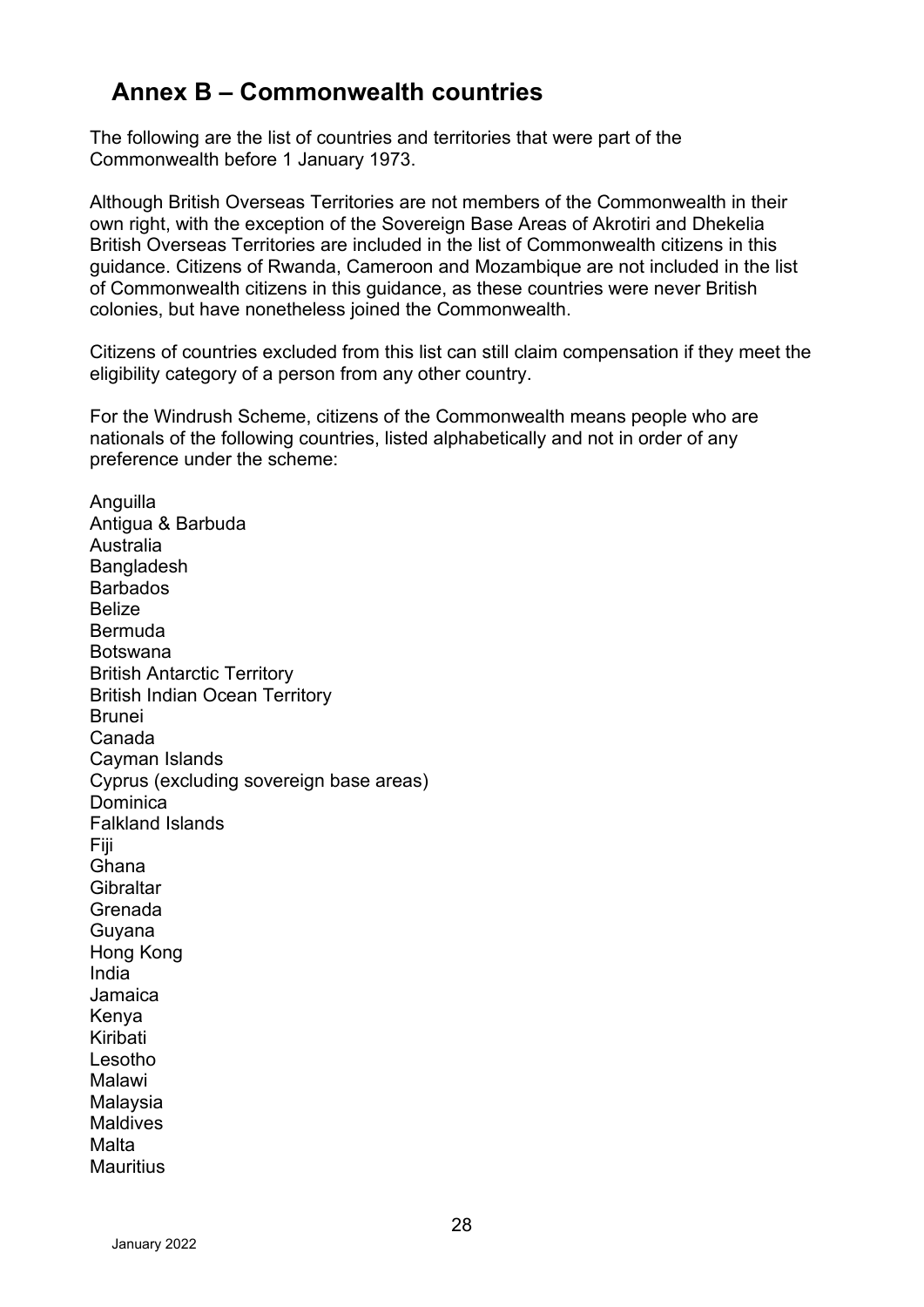**Montserrat** Namibia Nauru New Zealand Nigeria Pakistan Papua New Guinea Pitcairn, Henderson, Ducie and Oeno Islands Saint Lucia Samoa **Seychelles** Sierra Leone Singapore Solomon Islands South Africa South Georgia & The Sandwich Islands Sri Lanka St Helena, Ascension and Tristan de Cunha St Kitts & Nevis St Vincent & The Grenadines **Swaziland** Tanzania The Bahamas The Gambia Tonga Trinidad & Tobago Turks & Caicos Islands **Tuvalu** Uganda Vanuatu Virgin Islands Zambia Zimbabwe

The following are also **included** as Commonwealth Citizens:

Citizens of the United Kingdom and colonies by virtue of a connection to a country or territory of the above list.

British subjects without citizenship under the law in force on 1 January 1973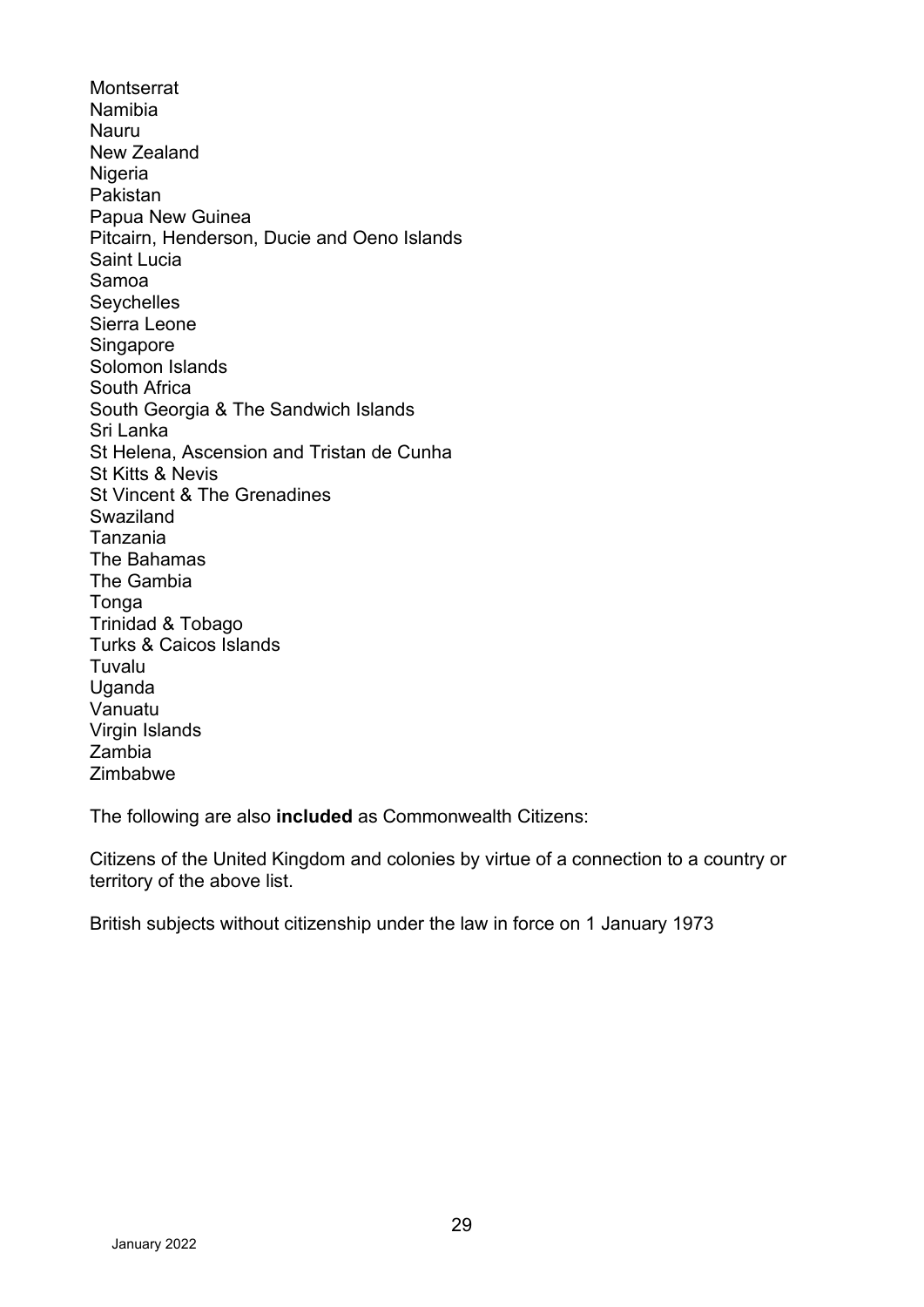### <span id="page-30-0"></span>**Annex C – Frequently asked questions**

#### **How long will it take to process my claim?**

Once claims move into caseworking (following registration and initial evidence gathering) consideration of claims should begin in the order in which they were received by the department.

Processing times will vary depending on the complexity of your claim. It will take longer to process your claim if we need to ask for more information, if your claim is complex or if your claim covers many different areas. We aim to consider claims as quickly as possible. We may pay some elements of your claim earlier than others.

Whilst hardship or vulnerabilities may not generally be a reason to being the consideration of a claim out of order, in such instances, caseworkers will assess whether a referral to the Vulnerable Persons Team or an Urgent and Exceptional Payment may be appropriate.

Exceptionally, it may be appropriate to begin considering a claim out of date order. This may include where an individual has a critical or life shortening illness that means there is a substantial risk they will not receive the outcome of their claim if it is considered in date order. If you or a family member who has made or is making a claim have such an illness, you should tell us, either on the claim form or by contacting the Help Team.

Requests to consider claims out of date order will be looked at on a case by case basis.

We will write to you with an offer as soon as a decision has been made on your claim. You will be asked to confirm your acceptance of this offer in writing and return it to us.

#### **How much compensation will I be paid?**

This will depend on the circumstances of your claim.

We will use a variety of methods to calculate your compensation. This will include, in some instances, an award which reflects actual amounts lost where there is supporting evidence.

For some types of losses, an award table may be used to decide on the amount of an award. We may use a combination of actual losses and awards when assessing your claim.

#### **How will I be paid?**

In most cases, we will pay by cheque which will need to be paid into your bank account. The claimant's name will be written on the cheque, this is also known as the payee.

We will write your name the way you have written it on your claim form. Please make sure it matches the account you want your compensation to be paid into as banks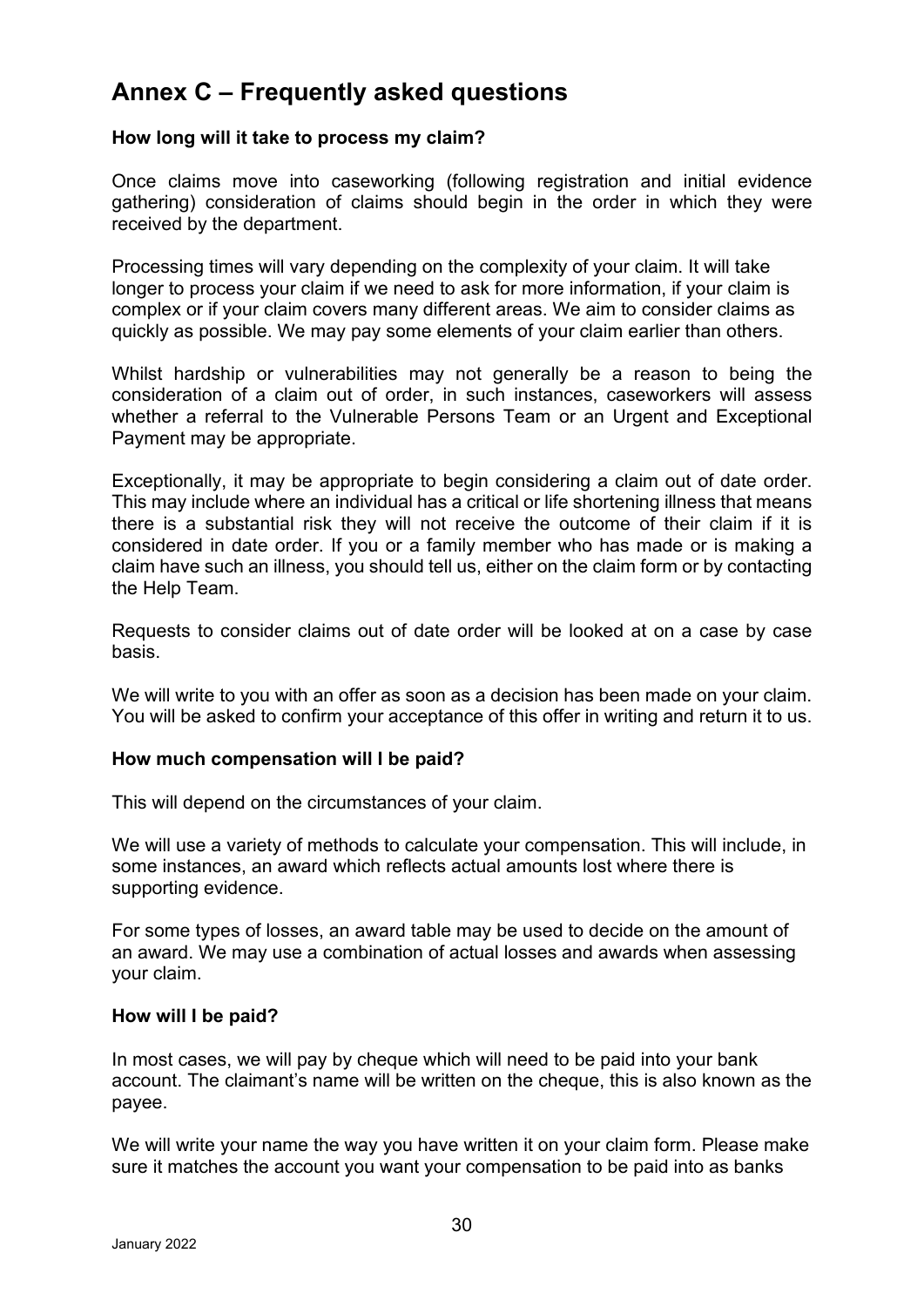and Building Societies may not accept it otherwise. You will not be able to exchange the cheque for cash at a United Kingdom Post Office; it must be paid into the payee's account.

In most cases cheque payments have a limited time in which they can be cashed, so it is advisable to pay it in before it expires. You can enquire about time limits with your bank or building society, or other financial institution.

We will not accept requests for alternative or multiple payees.

In some instances, we may arrange for some elements of a claim to be paid by another Government Department because your claim relates to a benefit paid by them. These payments will not form part of any award you may be paid under the scheme.

#### **Will any compensation I am paid be taken into account by DWP?**

If your claim for compensation is successful, then payments made under the Windrush Compensation Scheme will be disregarded in the calculation of Universal Credit and other DWP means-tested benefits. This means that the money you are paid in compensation will not be taken into account when your eligibility for these benefits is being assessed.

#### **What if I disagree with the amount you offer?**

Once we have assessed your claim, if we decide to pay you compensation, we will send you an offer letter. Please remember to tell us if you change address after submitting your claim.

You will need to reply to us within a specified time to tell us if you accept the offer or not. You will receive full details with your offer about what to do next when the offer is made.

If you do not accept the offer, you can ask the Windrush Compensation Scheme for an internal review. Someone who represents you can also ask for a review of your claim on your behalf.

If you, or the person who represents you, is not satisfied with the outcome of the internal review, you may be able to request an independent review. Your case will then be looked at by the Adjudicator's Office. The Adjudicator is independent of the Home Office and she will review your case.

#### **How do I submit additional supporting evidence?**

Write to us if anything changes since you sent us the claim for compensation.

Remember to:

- Include your claim reference number, which you will find on the acknowledgement letter we send to you when we receive your claim.
- Write your full name on the documents
- Send us copies of the documents you want us to consider